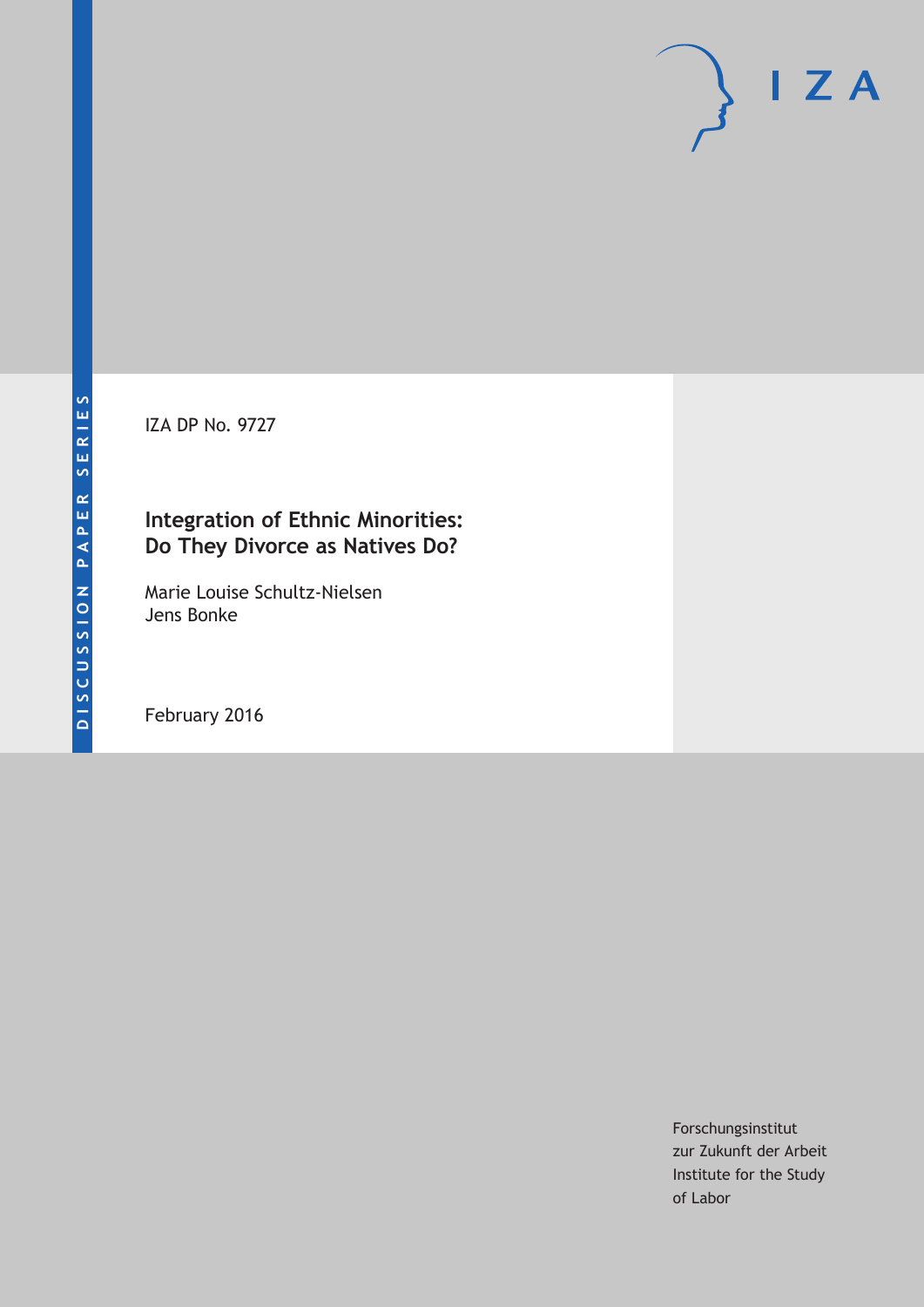# **Integration of Ethnic Minorities: Do They Divorce as Natives Do?**

### **Marie Louise Schultz**‐**Nielsen**

*Rockwool Foundation Research Unit and IZA* 

### **Jens Bonke**

*Rockwool Foundation Research Unit* 

Discussion Paper No. 9727 February 2016

IZA

P.O. Box 7240 53072 Bonn **Germany** 

Phone: +49-228-3894-0 Fax: +49-228-3894-180 E-mail: iza@iza.org

Any opinions expressed here are those of the author(s) and not those of IZA. Research published in this series may include views on policy, but the institute itself takes no institutional policy positions. The IZA research network is committed to the IZA Guiding Principles of Research Integrity.

The Institute for the Study of Labor (IZA) in Bonn is a local and virtual international research center and a place of communication between science, politics and business. IZA is an independent nonprofit organization supported by Deutsche Post Foundation. The center is associated with the University of Bonn and offers a stimulating research environment through its international network, workshops and conferences, data service, project support, research visits and doctoral program. IZA engages in (i) original and internationally competitive research in all fields of labor economics, (ii) development of policy concepts, and (iii) dissemination of research results and concepts to the interested public.

IZA Discussion Papers often represent preliminary work and are circulated to encourage discussion. Citation of such a paper should account for its provisional character. A revised version may be available directly from the author.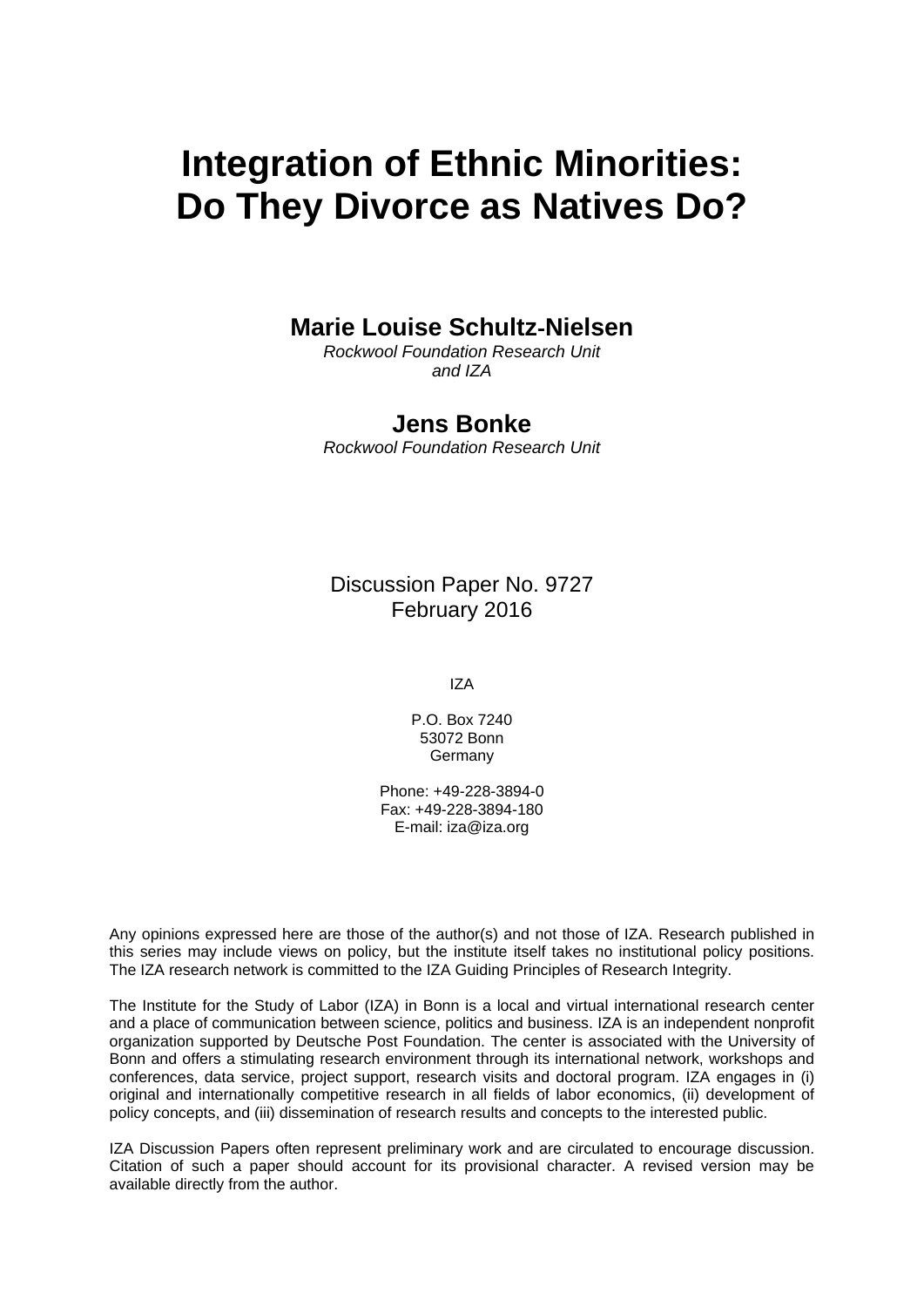IZA Discussion Paper No. 9727 February 2016

# **ABSTRACT**

# **Integration of Ethnic Minorities: Do They Divorce as Natives Do?\***

We investigate the divorce patterns among non‐Western immigrants and natives in Denmark. We focus on marriages entered on or after arrival to Denmark and analyze whether inter‐ethnic marriages result in higher divorce rates and whether divorce behavior differs between first- and second-generation immigrants and native couples. We show that inter-ethnic couples (one native, one immigrant) in general are more likely to divorce than native couples (two natives), while co-ethnic couples (two immigrants) are less likely to divorce, when controlling for differences in socioeconomic characteristics. In particular, co‐ethnic couples composed of a first‐ and second‐generation immigrant are less likely to divorce, while the divorce probability is the highest among inter‐ethnic couples composed of a native woman and a first-generation immigrant man. The analyses are based on register information from Statistics Denmark for the years 1990–2014.

JEL Classification: J12, J15, D13

Keywords: inter‐ and co‐ethnic marriage and divorce

Corresponding author:

 $\overline{\phantom{a}}$ 

Marie Louise Schultz‐Nielsen The Rockwool Foundation Research Unit Sølvgade 10 1307 Copenhagen K Denmark E-mail: mls@rff.dk

<sup>\*</sup> We thank Emilie Damm and Mikkel Mertz for computational assistance. We also thank Professor Mette Verner and the seminar participants at the Rockwool Foundation Research Unit. The authors are solely responsible for any views expressed.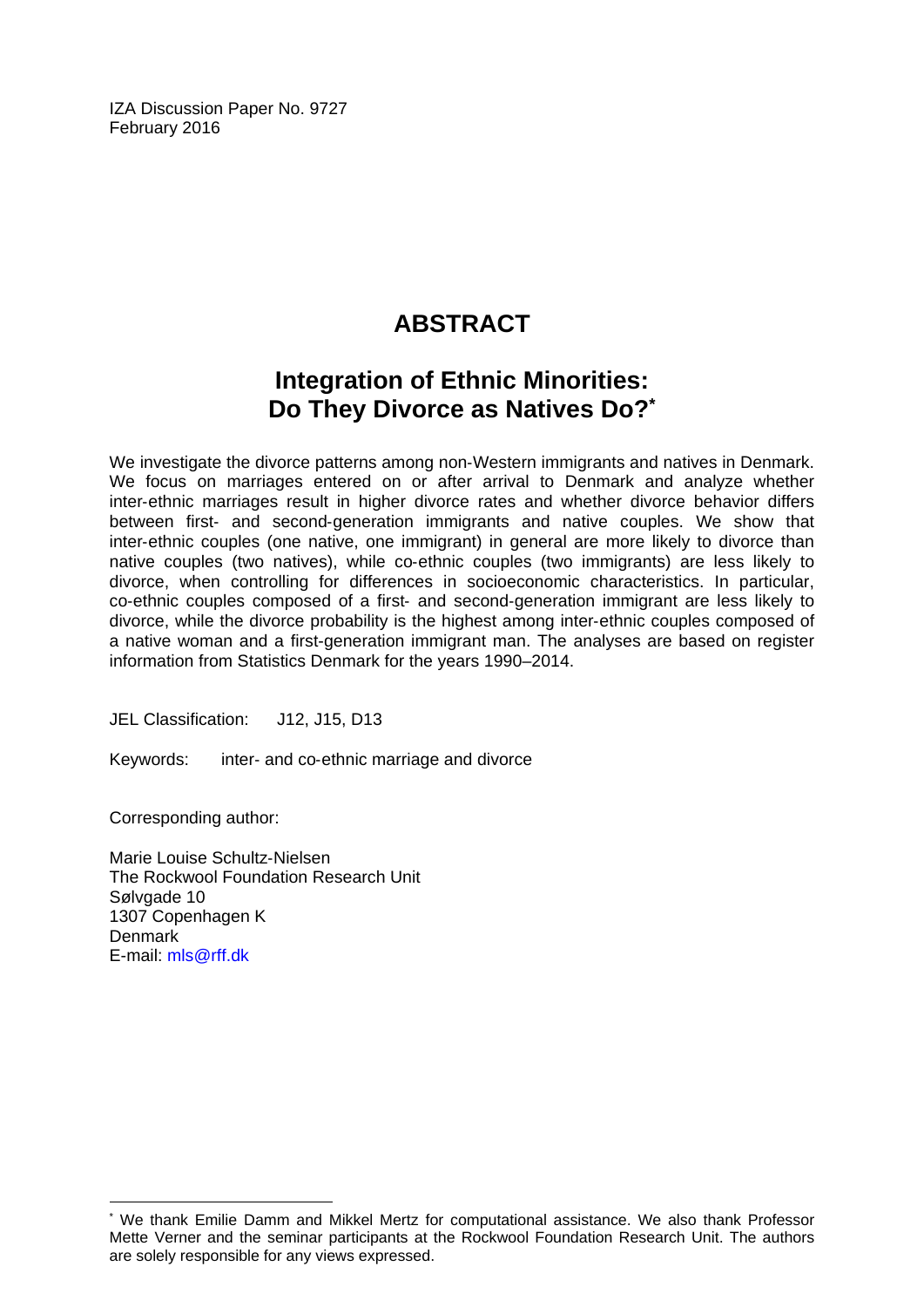#### **1. Introduction**

The aim of this study is to analyze whether some types of ethnic couple divorce more fre‐ quently than others and whether their divorce patterns differ from those of natives. In the ex‐ isting literature inter‐ethnic marriages are often associated with higher divorce rates. We go further and analyze whether it matters if it is the husband or the wife who is the immigrant in these inter-ethnic marriages. We also investigate the differences in divorce patterns for combinations of first‐ and second‐generation immigrants.

More specifically, we analyze the divorce pattern among nine ethnic combinations of husband and wife (match types) that include natives, and first- and second-generation immigrants. We include non-Western immigrants and natives; couples including Western immigrants are excluded. This is to minimize the number of match types (9 instead of 25) while retaining a suffi‐ ciently large sample of second‐generation immigrants to investigate the possible differences in divorce patterns between first‐ and second‐generation immigrants; further, the number of second generation immigrants from non‐Western countries is much larger than from Western countries. We concentrate on couples living in Denmark at the time of marriage or within 12 months of the marriage, giving us the advantage of following the couple over the years.

The data stem from administrative register information in Statistics Denmark and include in‐ formation on both spouses' age at marriage, educational length, income and unemployment experience in Denmark. The analyses are based on probit estimations.

The paper is organized as follows: Section 2 summarizes the previous literature, Section 3 de‐ scribes the data, Section 4 contains descriptive statistics, Section 5 explains the empirical strategy and Section 6 the main results; Section 7 concludes.

#### **2. Previous literature**

In the past decades there has been a rise in divorce rates in most Western countries (White, 1990). This has resulted in a comprehensive literature concerning the determinants of divorce. One often‐mentioned determinant of the rising divorce rate is women's growing labor market participation and according increased independence from their husband's income; another factor is the changed divorce laws (Peters, 1986; Allen, 1992; Peters, 1992; Friedberg, 1998; Wolfers, 2006). These papers analyze variations in divorce laws across US states and empha‐ size the important effects of divorce laws on intra‐household bargaining; nevertheless, a large part of the change in divorce rates remains unexplained. Other studies point to the central role of changing social norms (Frimmel et *al*., 2013).

A general framework for analyzing marriage behavior within economic theory is provided by Becker (1973, 1974, 1993). Marriage is seen as a voluntary partnership where spouses share their joint production and consumption. The matching of spouses happens on the marriage market and the match depends on the characteristics of each spouse.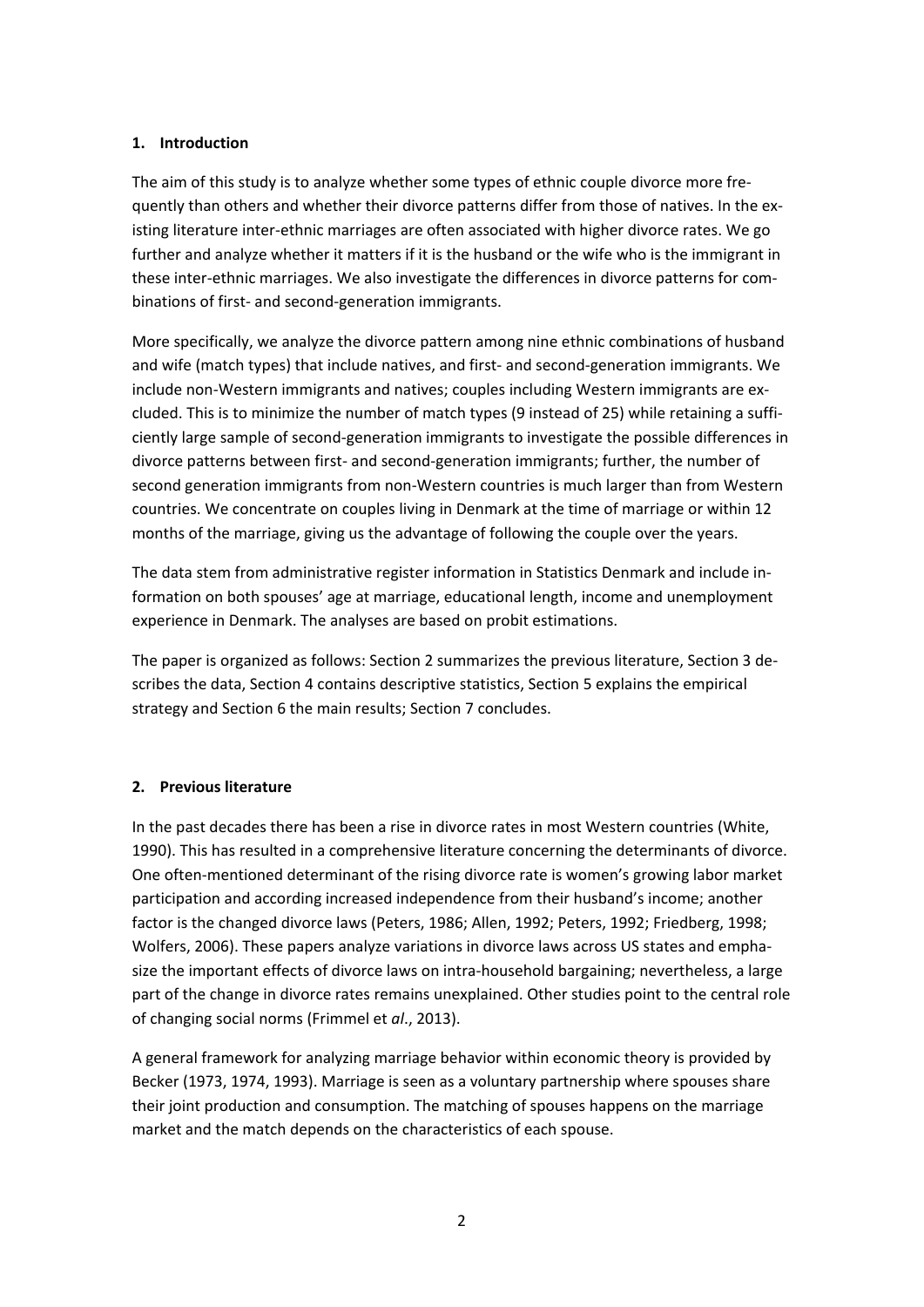According to Browning, Chiappori and Weiss (2014) the probability to marry and to divorce can be explained within a model where couples tend to marry (and stay married) if each partner's utility of being married exceeds the utility of being single. Hence, both partners select a mar‐ riage based on their own and their partner's characteristics. For each spouse, the utility of the marriage depends on both the economic gain from marriage and the nonpecuniary benefits, for example, love and companionship. These gains are match specific and may differ between the partners and are assumed to be revealed with some lag, i.e. during the marriage.

For simplicity, the model has only two periods. In the first period agents marry and benefit from joint consumption; in the second period the match quality is revealed and couples decide to stay married or divorce. If they stay married, they continue to benefit from joint production and consumption during the second period and obtain nonpecuniary benefits. Hence, marriage will continue in the second period if marriage is preferred over divorce by both spouses, which implies that divorce will occur if at least one spouse is better off as a single.

To be better off after divorce is not only related to pecuniary assets, satisfaction with everyday life can also be improved by divorce. That is, engagement in household tasks and upbringing of children requires some agreements between spouses that are more difficult to obtain in the case of differing norms and social values. Hence the importance of the couple's homogeneity has also been discussed, such as differences in age (Yi and Chien, 2006), in education (Tzeng, 1992) and in religion (Curtis and Ellison, 2002; Kalmijn, de Graaf, and Janssen, 2005; Bratter and King, 2008).

Ethnicity has also been studied as a factor distinguishing between heterogamous and homog‐ amous marriages. However, for Britain, Feng et *al.* (2012) find no evidence of a higher risk of dissolution between mixed‐ethnic unions and co‐ethnic immigrant or British unions controlling for the younger age of persons in mixed‐ethnic unions (Feng et *al.*, 2012). This contradicts the general finding that the divorce risk for heterogamous marriages is higher than for homogamous marriages due to cultural differences and an increased risk of disapproval and lack of so‐ cial support, see literature review in Eeckhaut et al. (2011). The reconciliation of two cultures is more difficult when values, interests and expectations regarding role performances can en‐ force more marital conflicts and, ultimately, divorce (Jorgensen and Klein, 1979), albeit an al‐ ternative argument has been proposed inasmuch as a mixed‐ethnic partnership illustrates in‐ creasing mutual acceptance of ethnic groups (Bratter and King, 2008). Apart from the initial choice of the partner, not only the spouses themselves, but also their families can affect the stability of the marriage. In communities with a collectivistic value orientation, the influence of the family can be especially strong. Hence parents representing such values may suppport ho‐ mogamy and representation of own behavior for the benefit of the internal cohesion of the group or to defend their interests. The implication is that third party preferences, and not only individual preferences and norms, display a heightened instability and risk of divorce in heter‐ ogamous marriages and a smaller likelihood of being formed.

Some homogamous marriages are believed to be systematically subject to cultural differences. A marriage between a person from an ethnic minority group and a partner from the same country of origin who migrated through marriage, so‐called family migration (Portes and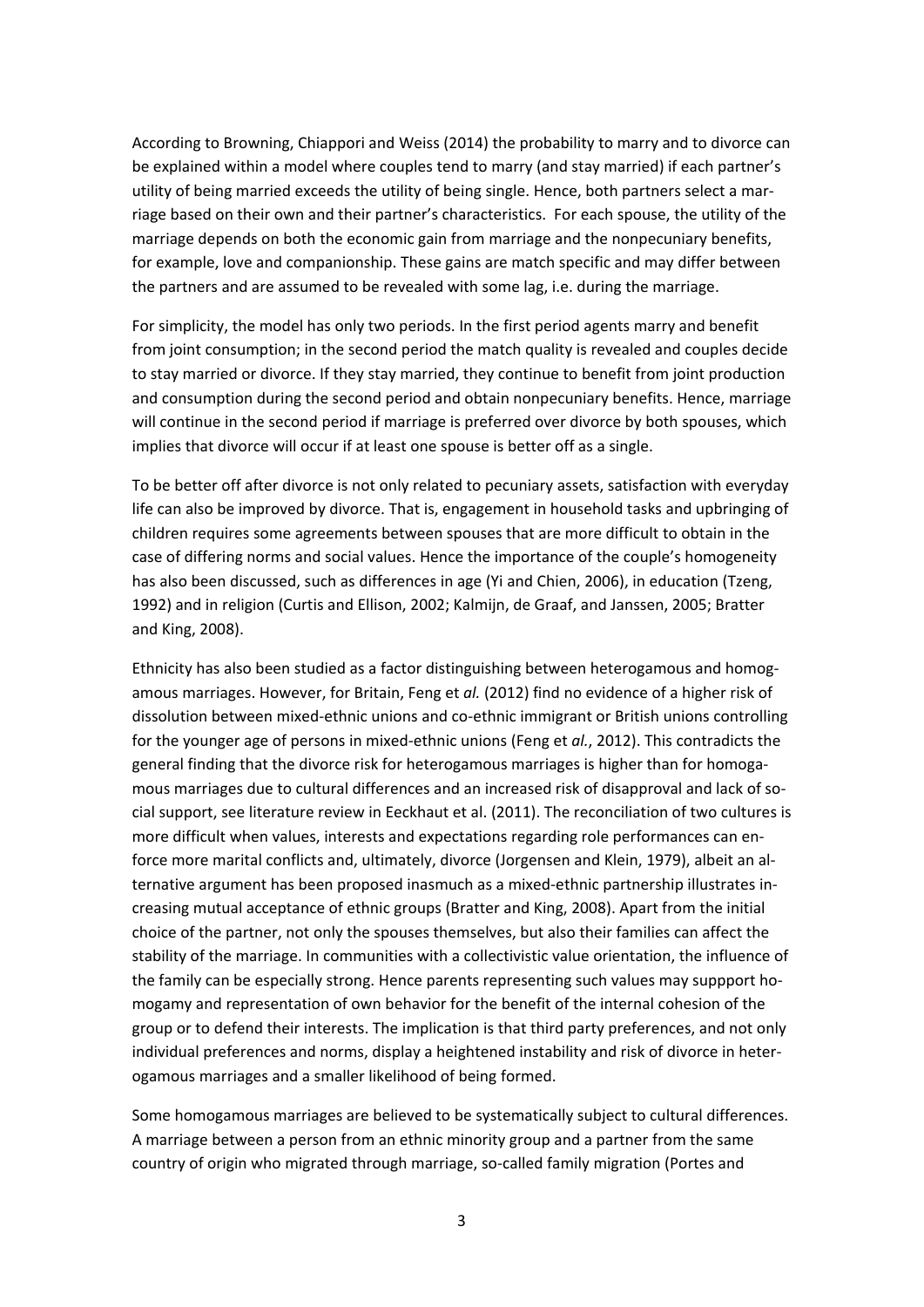Böröcz, 1989), is an example of a possibly unstable marriage, with the subsequent increased risk of divorce. This arises from differences between the spouses in terms of norms and expec‐ tations regarding gender roles. Both marital partners have grown up in different countries and have experienced different ways of living, and the partner from the country of origin—the first-generation immigrant—might be confronted with adjustment problems in his/her new country. Nonetheless, immigrants do not necessarily fully represent their population of origin (Chiswick, 1978; Andersson et al., 2015).

In contrast, marrying a partner from the country of origin, especially a second-generation immigrant, and thereby forming a homogamous marriage is perceived as a lack of integration (Eeckhaut et al., 2011). This might diminish the likelihood of divorce for which reason the im‐ pact of such marriages on divorce is an empirical question, although it is argued that the instability of these marriages is less than that of ethnic heterogamous marriages (ibid, p. 277).

Nevertheless, homogamous marriages where immigrants marry other immigrants are common in Western countries (Meng and Gregory, 2005), as is the case in Denmark where non‐Western immigrants often find futures spouse from the country of origin (Schultz-Nielsen, 2010).

Structural factors are important for the formation and maintenance of intimate unions (Beck‐ er, 1991; Ruggles, 1997). For men, in particular, financial independence and stability are pre‐ requisites for marriage, making them more "marriageable", for which reason less stable earn‐ ings during periods with economic crises decrease the quality of marriages and increase the number of divorces. In most countries, more immigrant than native men are at the margin on the labor market and thereby at risk of losing their jobs—Black and Mexican American couples are much more likely to be poor and less likely to be married than are White couples in the US (Casper and Bianchi, 2002; United States Census Bureau, 2011). In addition, fewer non‐ Western immigrant men than native Danish men have completed an education, and the same holds for non‐Western immigrant women relatively to native Danish women. Accordingly, in‐ ter-ethnic marriages may be seen as less attractive from a native perspective than do co-ethnic marriages and carry a subsequently higher risk of divorce.

Lastly, couples with children are considered less likely to break up because of a higher match quality and more investments in the future, i.e. in children. Hence, divorces might be more costly when there are children in the family. However, Björklund and Sundström (2006) and Svarer and Verner (2008) argue that much of the difference in child attainment precedes the divorce, and that lower divorce rates among families with children compared with those with‐ out children can be explained by higher match qualities rather than by the presence of children.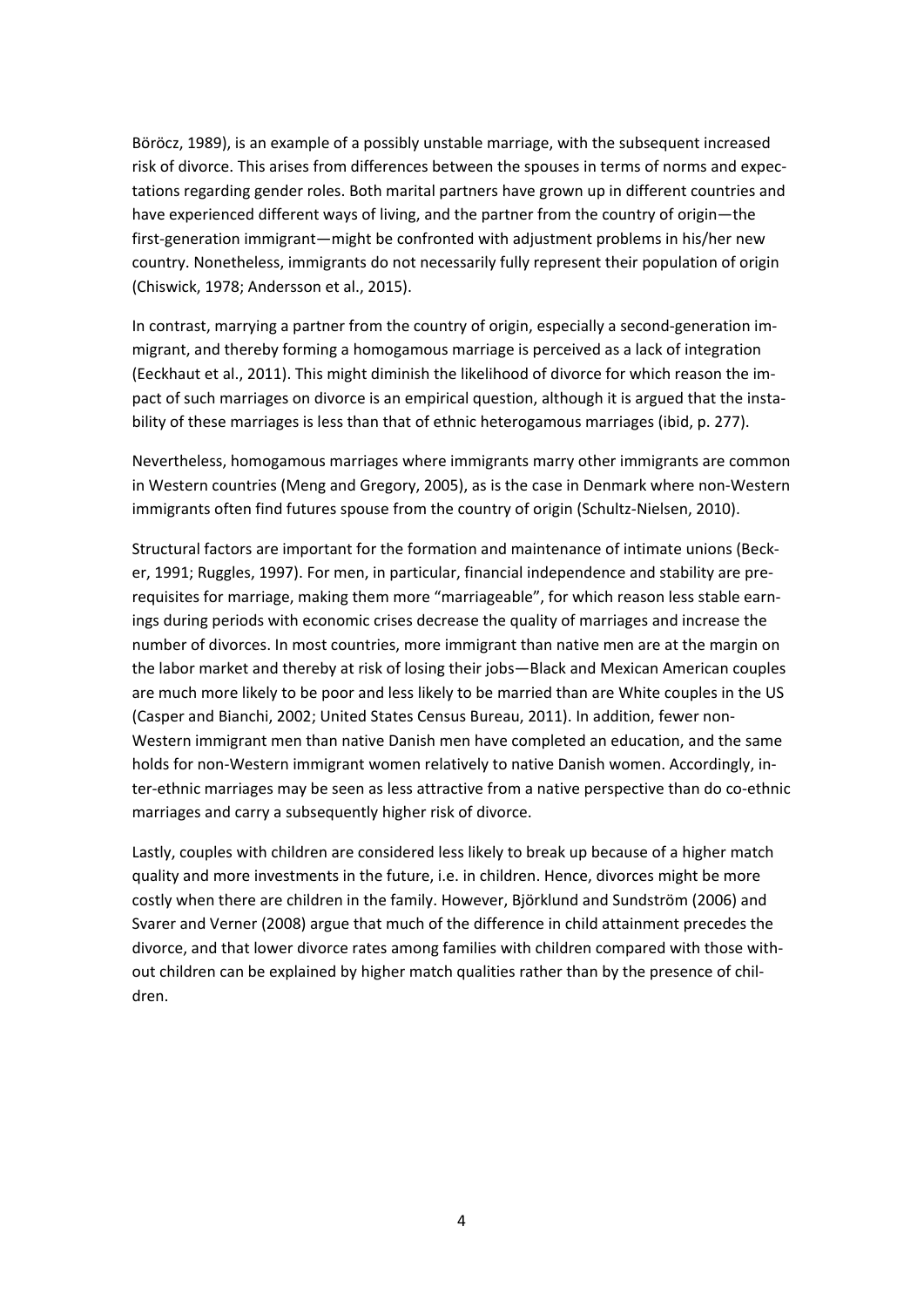#### **3. Data**

We use register data for all persons with residence in Denmark from Statistics Denmark for the period 1990 to 2014. The Population Register includes all persons living in Denmark on January 1 each year and includes information about sex, age, marital status, date of marriage/divorce, partner's social security number, immigrant status and country of origin. The Income Statistics Register contains information from the tax authorities for all taxpayers on annual income, in‐ cluding cross income. Information about educational skills can be found in the Educational Register. The education and length of education are measured for all persons who have under‐ gone education in Denmark since 1980; information about older persons comes from a population census. Immigrants who do not have a Danish education are asked about their educational achievements by Statistics Denmark. Lastly, we include information about annual unem‐ ployment rate from the Central Register for Labor Market Statistics (CRAM).

On the basis of the population register we found all couples married within a given year during 1990–2009.<sup>1</sup> As we condition on characteristics of both spouses in the analysis, both spouses should be present in Denmark the year after marriage for the couple to be included in the sample. Including couples already married on arrival, would have systematically underestimated the divorce rates of immigrant couples (Statistics Denmark, 2010). Accordingly, we investigated divorce behavior among couples where marriage formation took place on or after arrival to Denmark.

Based on information about country of origin and, for immigrants, age on arrival in Denmark, we distinguish between three types of spouses: persons of native Danish origin, firstgeneration non‐Western immigrants, and second‐generation non‐Western immigrants. We re‐ strict the sample to first marriages. Marriages involving Western<sup>2</sup> immigrants are excluded in the analysis in order to minimize the number of match types (9 instead of 25) and to avoid in‐ cluding match types with few observations, such as second‐generation Western immigrants.

Persons of native Danish origin (or simply natives) are classified here as: persons with at least one parent who is a Danish citizen born in Denmark (Statistics Denmark, 2013a). All others are considered immigrants. If immigrants were born in Denmark or were younger than 15 years on arrival in Denmark, we classify them as second-generation immigrants; all others are classified as first‐generation immigrants.

Based on the three ethnic types of spouse, we identify nine match types depending on the ethnic origin of both husband and wife. In the vast majority, spouses are of native Danish origin and are referred to as *native couples*. Among these native couples we draw a 10 percent random sample, whereas for the other types of couple we include all observations from the

 $1$  Cohabiting couples are not included in the analysis. The reason is that the accuracy of the information regarding cohabitants is less precise than that regarding married couples. However, many cohabiting couples eventually marry and are then included in the analysis.

<sup>&</sup>lt;sup>2</sup> Western countries include: the 28 countries of the European Union (except Croatia) plus Andorra, Iceland, Lichtenstein, Monaco, Norway, San Marino, Switzerland, the Vatican State, Canada, the USA, Aus‐ tralia and New Zealand.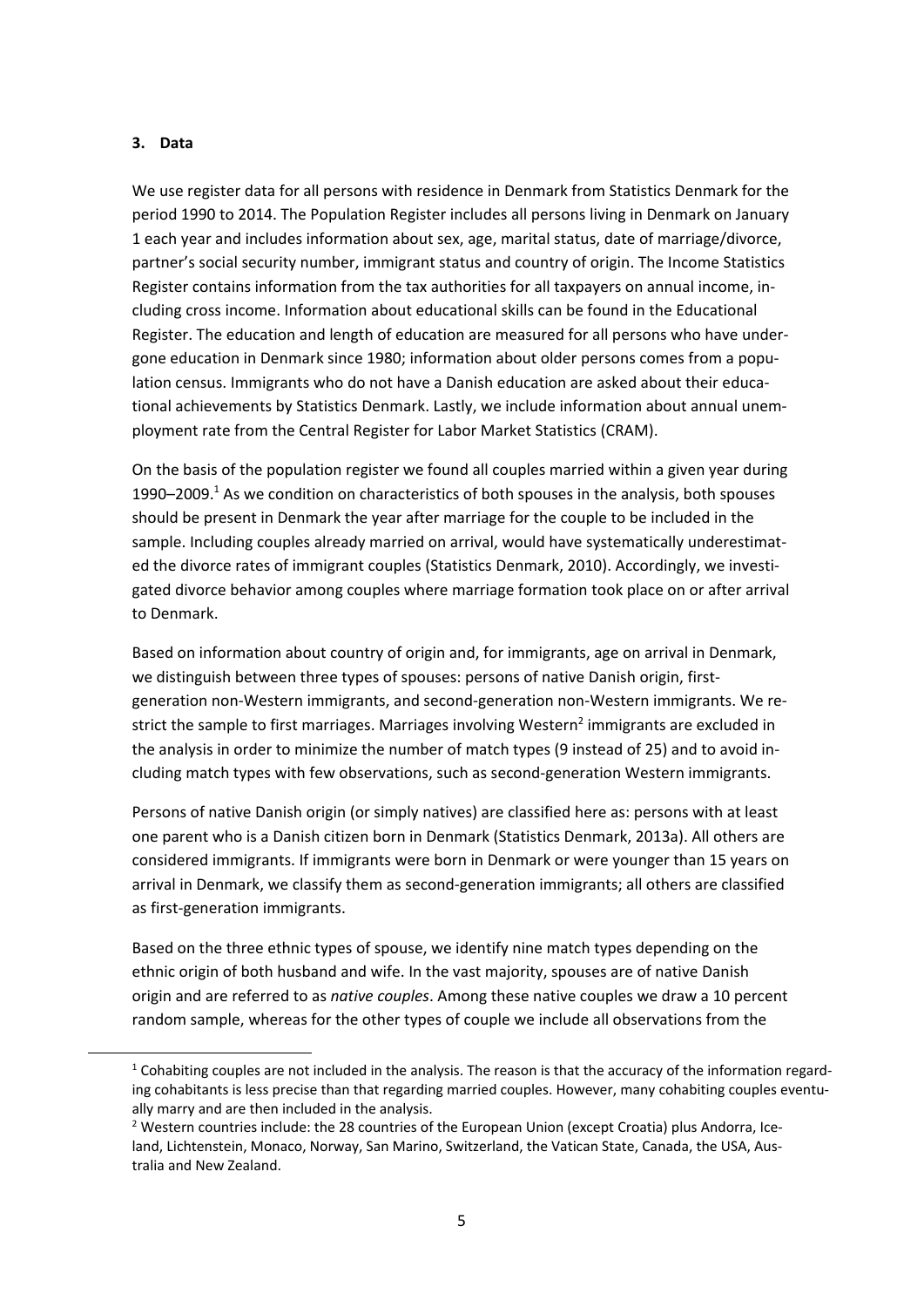administrative registers. Although the number of first-generation immigrants has risen markedly from 1980, there are few of the child generation (2. Generation) who have reached marriage age.

All types of couple that include a native and an immigrant (first or second generation) are referred to as *inter‐ethnic couples*, while couples that include two immigrants (first or second generation) are called *co‐ethnic* couples. In principle, spouses in co‐ethnic couples can origin from all non-Western countries, but in 80 percent of the cases the two spouses share country of origin.

Figure 1. Proportion of married couples that stay married, depending on years since marriage. Native Danes and non‐Western immigrants included.



Source: Own calculations based on Statistics Denmark's registers.

We include information about each spouse's demographic and socioeconomic characteristics around the time they were married. In practice, this information is collected the year *after* they are married as newly immigrated spouses are then also covered. Other variables include a measure for each spouse's unemployment rate the year before divorce/after five years of mar‐ riage and whether the couple is divorced five years after their marriage, see the divorce pat‐ terns in Figure 1.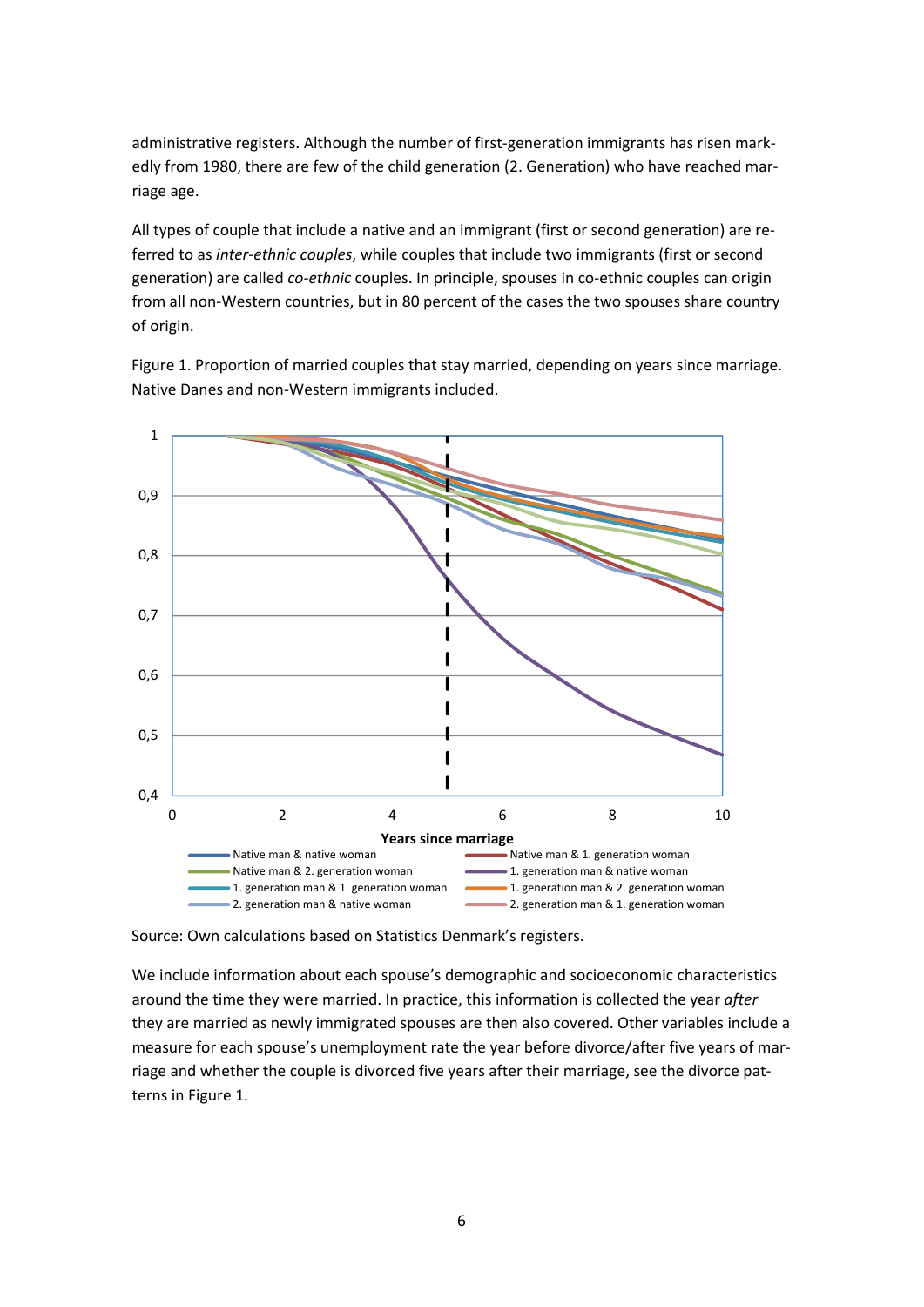We end up with a sample that consists of 71,535 couples married in the period 1990–2009. The sample is split into two: 41,024 couples where *both* spouses are natives, i.e. 10 percent of the entire group, and 30,511 couples of ethnic or inter‐ethnic origin. Owing to the reduced sample for natives, we use a weight factor 10 in the regression analysis for these observations.

#### **4. Descriptive statistics**

To investigate differences in divorce rates over match types, we introduce a set of explanatory variables in Table 1 along with the main variable of interest: divorce rate. We see from the ta‐ ble that the divorce rate after 5 years of marriage is on average 11 percent for the ethnic and inter-ethnic couples, whereas it is considerably lower at 7 percent for the native couples.

On average the women are 30.5 years old when married in native couples against 27.5 years old in ethnic or inter‐ethnic couples. The husband tends to be older than the wife. In 20 per‐ cent of the native couples the husband is more than four years older than the wife as opposed to 37 percent among ethnic and inter-ethnic couples. In 30 percent of the native couples the husband is 2–4 years older than his wife; this is the case in only 24 percent of the ethnic and inter-ethnic couples. Consequently, the husband is less than 2 years older (and in some cases younger) than his wife among 50 percent of native couples, while this is the case for 39 per‐ cent of ethnic and inter‐ethnic couples. Overall, the age gap between spouses is larger in eth‐ nic and inter‐ethnic couples than among native couples.

Information about educational attainment is available for all native couples but is unknown for 24 percent of the women and 19 percent of the men in ethnic and mixed couples. This is ex‐ pected as education obtained out of Denmark is not fully covered in the Danish registers and is collected by survey. For those ethnic and inter‐ethnic couples where the education is known, the average length of education is 140.6 months or 11.7 years for women and somewhat long‐ er (7.1 months) for men. Among native couples the average length of education is 155.6 months or 13 years for women and only slightly longer (1.4 months) for men. Larger differ‐ ences between native spouses are found regarding income. The women's gross income in 2012-prises was 266,400 DKK or approximately 45.953 USD<sup>3</sup>, while the men's gross income was 115,100 DKK higher. For couples of ethnic and inter-ethnic origin the man's income for the same year was an average of 101,800 DKK higher than the woman's, but the average income level was much lower: 114,200 DKK in 2012‐prices. In contrast, the unemployment rates were higher: on average 12 percent for husbands and 9 percent for wives in ethnic or inter-ethnic couples against 3 and 5 percent for husband and wives, respectively, in native couples.

Among the 30,511 couples of ethnic and inter-ethnic origin, in Table 1 we find that 28 percent are native men married to first‐generation women, whereas only few of the native men are married to second-generation women—3 percent in our sample. In 17 percent of the couples the husband is a first-generation immigrant married to a native woman, whereas 29 percent are couples where both spouses are first‐generation immigrants (typically from the same

<sup>&</sup>lt;sup>3</sup> The average exchange rate in 2012 was 579.72 DKK for 100 USD (Statistics Denmark, 2013b).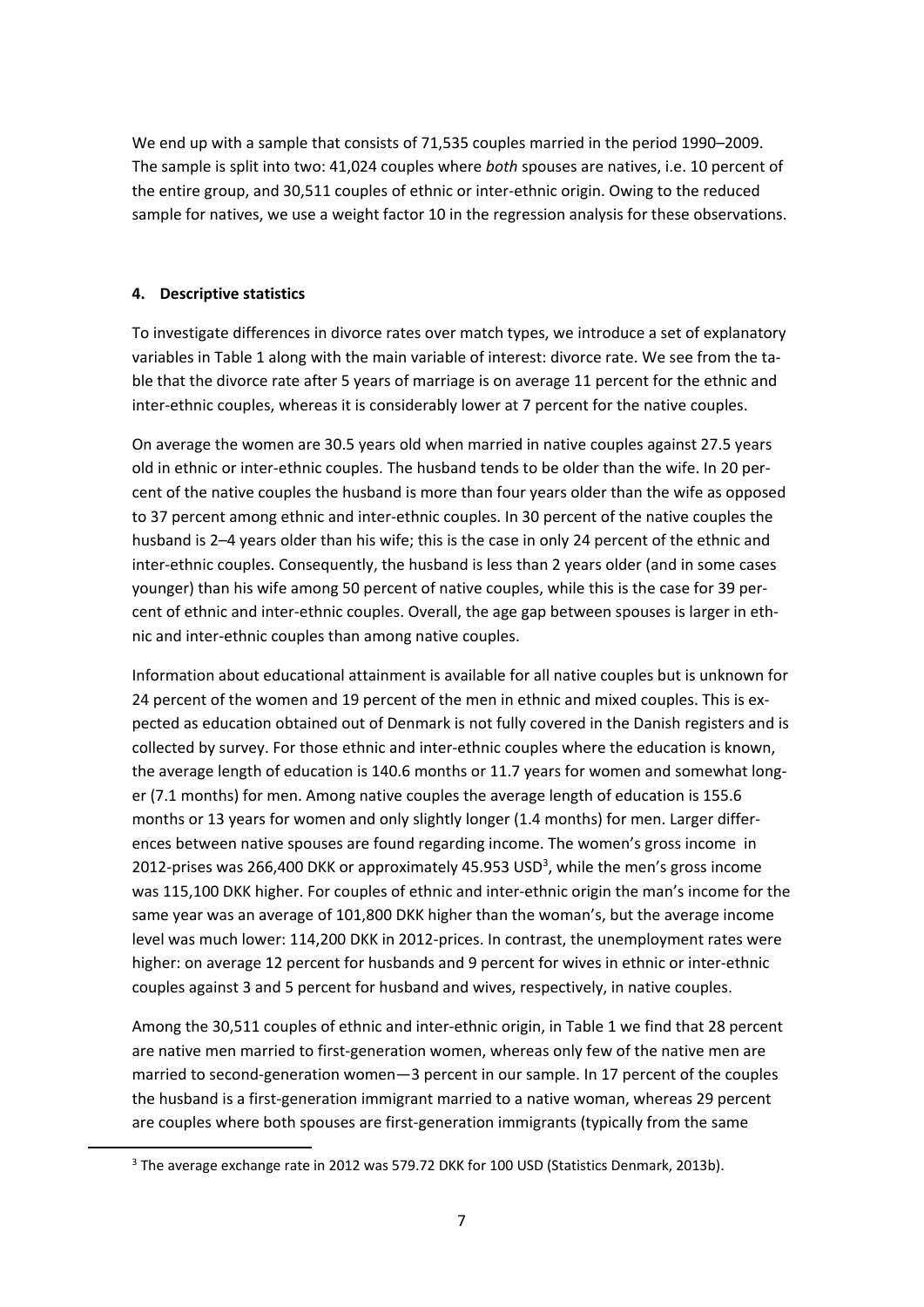country of origin) and 8 percent are couples where the first-generation man is married to a second‐generation woman.

Table 1 Descriptive Statistics, First marriages among co-ethnic and inter-ethnic, and native couples in Denmark, 1990–2009

|                                                | Co-ethnic and inter-<br>ethnic couples |                       | Native couples <sup>1</sup> |                       |
|------------------------------------------------|----------------------------------------|-----------------------|-----------------------------|-----------------------|
|                                                | Mean                                   | Standard<br>deviation | Mean                        | Standard<br>deviation |
| Divorced after 5 years, (0/1)                  | 0.11                                   | 0.31                  | 0.07                        | 0.25                  |
| <b>Controls I</b>                              |                                        |                       |                             |                       |
| Women's age at marriage                        | 27.51                                  | 8.02                  | 30.46                       | 6.74                  |
| Man less than 2 years older than woman $(0/1)$ | 0.39                                   | 0.49                  | 0.50                        | 0.50                  |
| Man 2-4 years older than woman (0/1)           | 0.24                                   | 0.43                  | 0.30                        | 0.46                  |
| Man more than 4 years older than woman (0/1)   | 0.37                                   | 0.48                  | 0.20                        | 0.40                  |
| <b>Controls II</b>                             |                                        |                       |                             |                       |
| Women's educational length in months           | 140.61                                 | 35.07                 | 155.57                      | 27.43                 |
| ∆ Educational length (men-women), in months    | 7.13                                   | 41.53                 | 1.38                        | 29.88                 |
| Women's education unknown (0/1)                | 0.24                                   | 0.43                  | 0.01                        | 0.07                  |
| Men's education unknown (0/1)                  | 0.19                                   | 0.39                  | 0.01                        | 0.08                  |
| Women's gross income in DKK 10,000             | 11.42                                  | 12.58                 | 26.64                       | 11.76                 |
| ∆ Gross income (men-women) in DKK 10,000       | 10.18                                  | 23.91                 | 11.51                       | 27.37                 |
| Women's unemployment rate                      | 0.09                                   | 0.21                  | 0.05                        | 0.15                  |
| Men's unemployment rate                        | 0.12                                   | 0.24                  | 0.03                        | 0.11                  |
|                                                |                                        |                       |                             |                       |
| <b>Types of couples:</b>                       | Proportion                             |                       | Proportion                  |                       |
| Native men & native women                      |                                        |                       | 1.00                        | 0.00                  |
| Native men & 1. gen. women                     | 0.28                                   | 0.45                  |                             |                       |
| Native men & 2. gen. women                     | 0.03                                   | 0.18                  |                             |                       |
| 1. gen. men & native women                     | 0.17                                   | 0.37                  |                             |                       |
| 1. gen. men & 1. gen. women                    | 0.29                                   | 0.45                  |                             |                       |
| 1. gen. men & 2. gen. women                    | 0.08                                   | 0.27                  |                             |                       |
| 2. gen. men & native women                     | 0.03                                   | 0.16                  |                             |                       |
| 2. gen. men & 1. gen. women                    | 0.06                                   | 0.23                  |                             |                       |
| 2. gen. men & 2. gen. women                    | 0.07                                   | 0.26                  |                             |                       |
| No. of observations                            | 30,511                                 |                       |                             | 41,024                |

<sup>1</sup>10 percent of native couples included.

Source: Own calculations

In only 3 percent of the couples is the husband a second-generation immigrant married to a native woman, which is mostly due to the small number of adult second-generation immi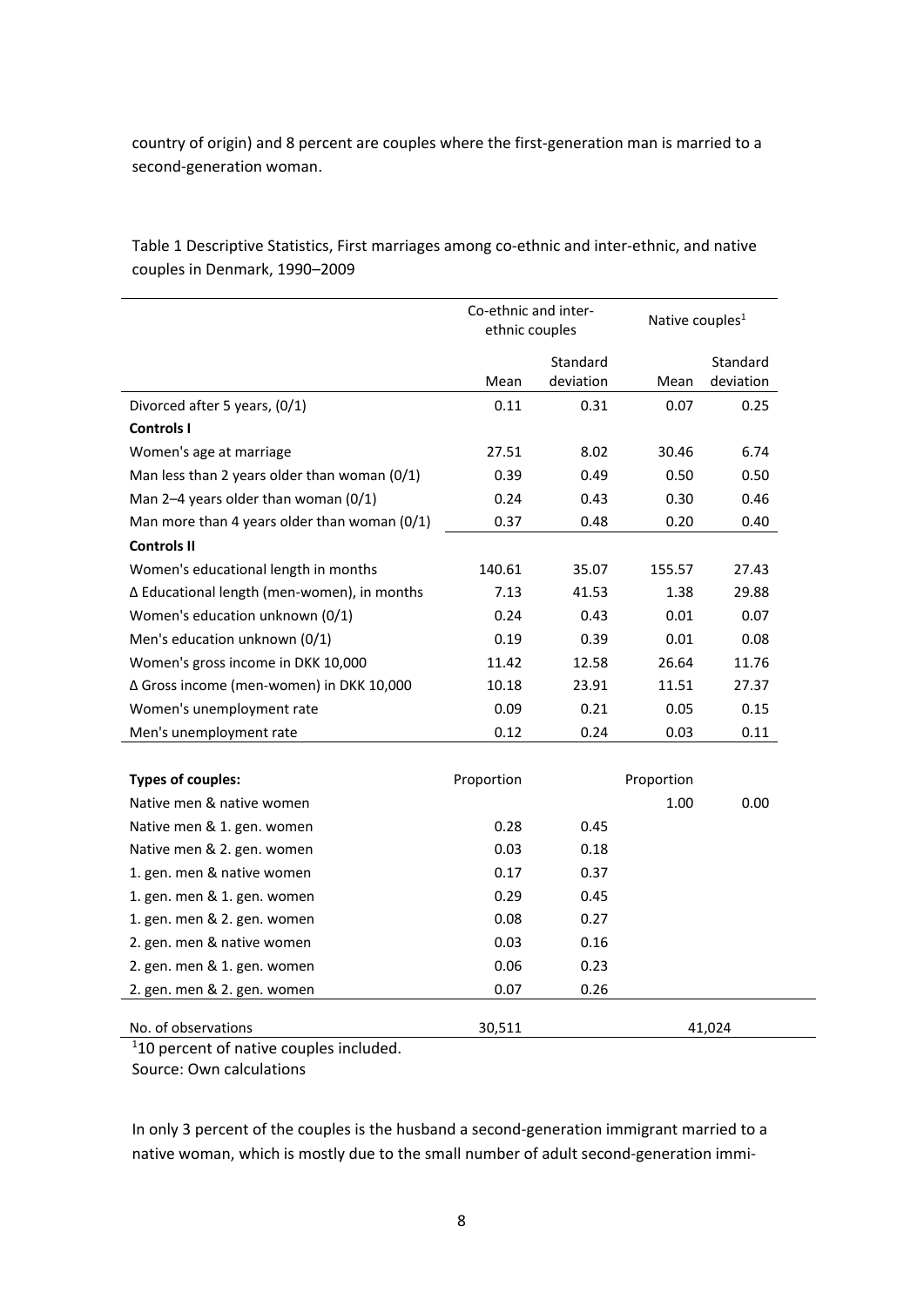grants. Couples with second-generation immigrant husbands and first-generation wives constitute 6 percent of the ethnic and inter-ethnic couples, while another 7 percent of secondgeneration immigrant husbands are married to second‐generation wives.

In our analysis we focus on the probability of being divorced after five years of marriage to ex‐ amine whether divorce behavior after such a relatively short period is representative of the general divorce behavior, see Figure 1 with marriage endurance rates of different match types. Couples are followed from the time of marriage and the first ten years after their marriage. In terms of this study, note that couples married after 2003 have not yet had the chance of being married 10 years and are therefore represented only in the first years.

More couples are divorced after eight than after five years, but as Figure 1 shows the divorce behavior is stable over the years across match types, meaning that those couples who have higher divorce rates after 4 or 5 years are the same as those after 8 years. The main exception is couples consisting of a second‐generation husband and a native wife. They have a divorce rate that is relatively high after 5 years, but it seems to be only slightly higher after 8 and 9 years. However, it may be due to uncertainty as it is also one of the groups with the least ob‐ servations after 8 years of marriage. For the other groups the divorce rate after 5 years seems to accurately reflect the overall marriage behavior within the first 10 years of marriage. More‐ over, an analysis after 5 years of marriage, rather than after 10 or 20 years, has the advantage of being able to include later cohorts and thereby increasing both actuality and observation number.

#### **5. Empirical strategy**

Our aim is to analyze whether some types of couples of inter-ethnic and co-ethnic origin divorce more frequently than others. We know from the literature that inter‐ethnic marriages often result in higher divorce rates. But does it matter whether it is the husband or wife who is an immigrant, and is the divorce behavior different for second-generation immigrants compared with first‐generation immigrants?

To address these questions, we first use the following empirical strategy to estimate the di‐ vorce probability five years after the marriage depending on ethnic composition.

1)  $Y_i = \alpha_0 + \beta_2$  Matchtype2<sub>i</sub> + …….+  $\beta_9$ Mathtype9<sub>i</sub> + X<sub>i</sub>  $\beta$  +  $\varepsilon_i$ ,

, where Y is the probability of a couple (i) being divorced five years after the marriage took place.

The following control variables  $(X_i)$  are included in the estimations for both spouses: age at marriage, length of education, employment status and income—all measured at time of mar‐ riage. We also include both spouses' unemployment rate the year before divorce/after 4 years of marriage.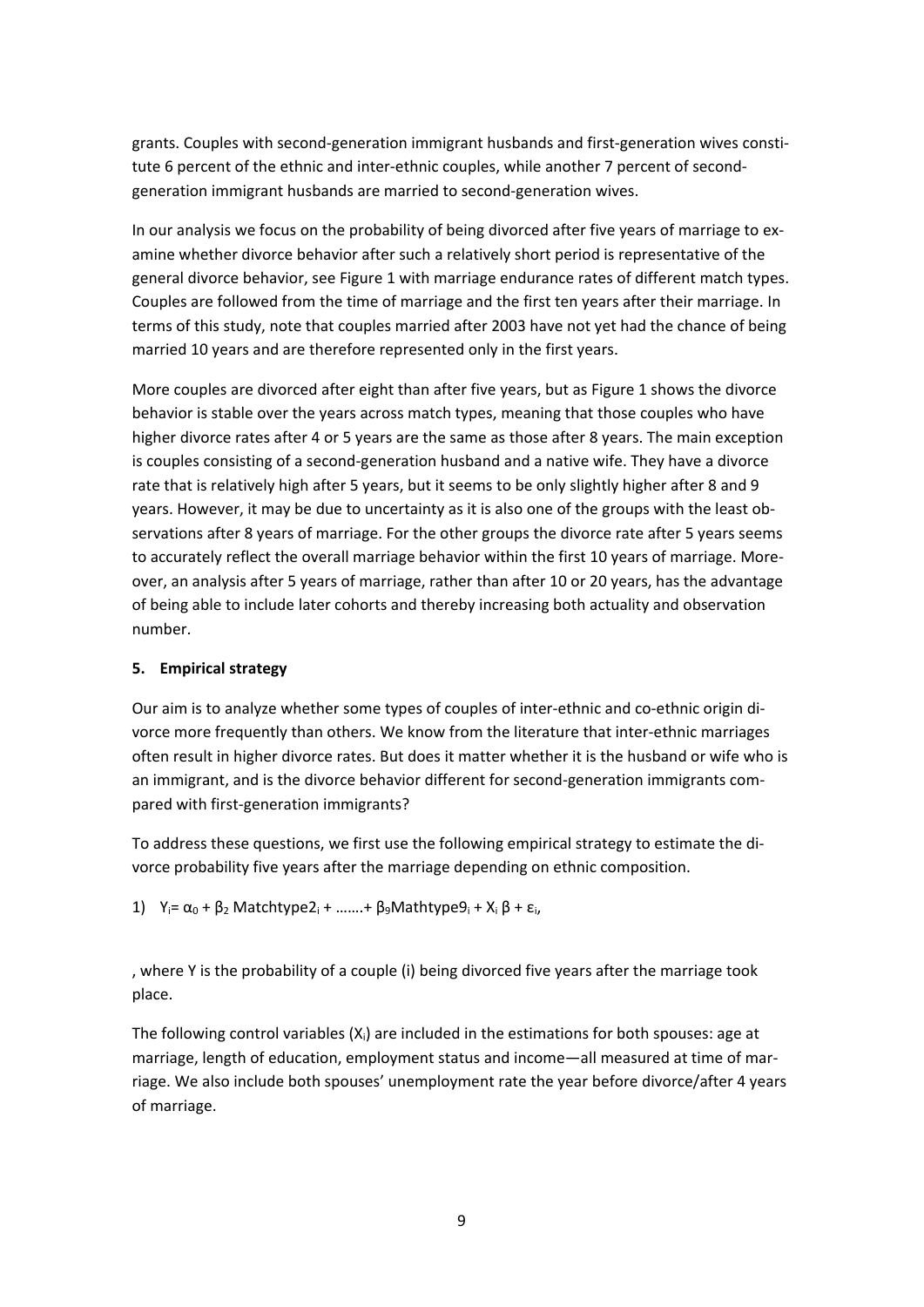Although at the time of marriage each spouse has some information about his or her partner's general view on labor division etc., this information may not apply when new situations and problems arise over the years. In these new situations the reference point for each spouse may be the habits and views in the country of origin. Accordingly, having the same country of origin may be an advantage.

All models are estimated as probit regressions.

#### **6. Results**

The result of estimating the probability of being divorced after 5 years of marriage is shown in Table 2 where marginal effects from probit estimations are reported. The corresponding probit models can be found in appendix Table 1.

In the first column of Table 2 the only variables included in the model are the couples' match‐ type, where inter‐ethnic and co‐ethnic couples are compared with couples of two native spouses. Focusing first on the inter-ethnic couples, the estimation confirms the result from Figure 1, namely that first-generation men married to native women are much more likely to be divorced than other couples. In fact their divorce probability is on average 10.5 percentage points higher than that of couples were both spouses are natives. Moreover, a relatively high divorce probability (3.8 percentage point) is found for second‐generation men married to a na‐ tive woman.

For couples with a native husband and a first- or second-generation immigrant wife, the divorce probability rates are also higher than those of native couples, but here "only" 1.8 and 3.3 percentage points. Hence, all inter‐ethnic couples (including one native) have a higher divorce risk than that of native couples.

For some co-ethnic couples we find divorce rates similar to those of inter-ethnic couples, namely for second‐generation men married to second‐generation women (2.2 percentage points). For first-generation husbands married to first-generation wives the divorce risk is 1.1 percentage points higher than that of native couples. However, the opposite is the case for second-generation husbands married to first-generation wives, whose divorce risk is lower (1.9 percentage points) than that of native couples. Hence, the gender combination of being a first or second generation immigrant seems to matter.

Some of the differences in divorce patterns found in the first column in Table 1 can be ex‐ plained by factors other than the ethnic composition of the couple. To test that, we include other explanatory variables and see how that changes the estimations of the match types. The underlying assumption when controlling for these characteristics is that they affect the divorce probability for immigrants and natives in the same manner. This also tends to be the case in Table 2, except age at marriage, were the pattern is very different for young women of native and immigrant origin. As people tend to marry someone close to their own age, some of the same pattern, but less pronounced, is found for young men of native and immigrant origin.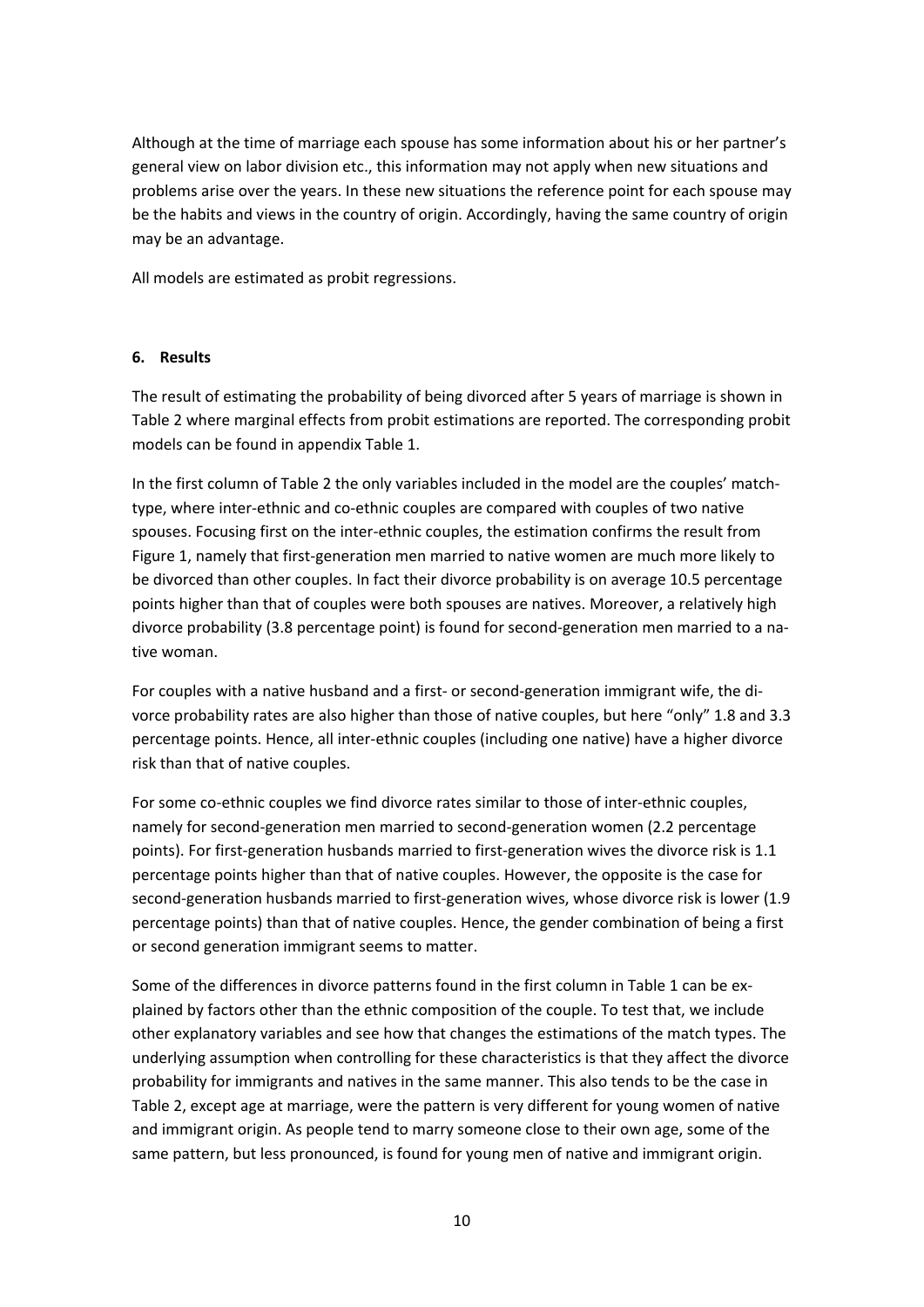The divorce probability by age at marriage is plotted in Figure 2 showing a large but declining divorce probability by age for natives. A test confirms the divorce probability is significantly higher for natives until the age of 23 years. Only 2 percent of the native women in the sample are younger than 22 years at marriage and an additional 9 percent younger than 24 years. However, among immigrants there has been a tradition of marrying earlier and the corre‐ sponding numbers are 20 and 18 percent among immigrant women.

| Table 2. Probability of being divorced after 5 years of marriage by match types, Probit models, marginal |  |
|----------------------------------------------------------------------------------------------------------|--|
| effects                                                                                                  |  |

|                               | (1)       |       |          | (2)       |       |          | (3)       |        |          |
|-------------------------------|-----------|-------|----------|-----------|-------|----------|-----------|--------|----------|
|                               | Marginal  |       |          | Marginal  |       |          | Marginal  |        |          |
|                               | effect    |       | St. err. | effect    |       | St. err. | effect    |        | St. err. |
| Native men & native women     |           |       |          |           |       |          |           |        |          |
| Co-ethnic couples             |           |       |          |           |       |          |           |        |          |
| 1. gen. men & 1. gen. women   | 0.0117    | ***   | (0.003)  | $-0.0079$ | $***$ | (0.003)  | $-0.0359$ | ***    | (0.005)  |
| 1. gen. men & 2. gen. women   | 0.0023    |       | (0.005)  | $-0.0561$ | ***   | (0.007)  | $-0.0851$ | ***    | (0.008)  |
| 2. gen. men & 1. gen. women   | $-0.0186$ | ***   | (0.007)  | $-0.0750$ | ***   | (0.008)  | $-0.0942$ | ***    | (0.009)  |
| 2. gen. men & 2. gen. women   | 0.0224    | ***   | (0.005)  | $-0.0269$ | ***   | (0.006)  | $-0.0349$ | ***    | (0.006)  |
| Inter-ethnic couples          |           |       |          |           |       |          |           |        |          |
| Native men & 1. gen. women    | 0.0181    | $***$ | (0.003)  | 0.0106    | ***   | (0.003)  | 0.0037    |        | (0.004)  |
| Native men & 2. gen. women    | 0.0329    | ***   | (0.007)  | 0.0171    | $***$ | (0.007)  | 0.0166    | $***$  | (0.007)  |
| 1. gen. men & native women    | 0.1054    | ***   | (0.003)  | 0.0958    | ***   | (0.003)  | 0.0607    | ***    | (0.004)  |
| 2. gen. men & native women    | 0.0380    | $***$ | (0.008)  | 0.0236    | ***   | (0.008)  | 0.0131    | $\ast$ | (0.008)  |
| Women's age at marriage       |           |       |          | $-0.0048$ | $***$ | (0.000)  | $-0.0028$ | $***$  | (0.000)  |
| Man less than two years older |           |       |          | 0.0109    | ***   | (0.003)  | 0.0072    | ***    | (0.003)  |
| than woman $(0/1)$            |           |       |          |           |       |          |           |        |          |
| Man more than four years      |           |       |          | 0.0109    | ***   | (0.003)  | 0.0082    | $***$  | (0.003)  |
| older than woman (0/1)        |           |       |          |           |       |          |           |        |          |
| Women's educational length,   |           |       |          |           |       |          | $-0.0129$ | $***$  | (0.001)  |
| years                         |           |       |          |           |       |          |           |        |          |
| ∆ educational length (men-    |           |       |          |           |       |          | $-0.0061$ | ***    | (0.001)  |
| women), years                 |           |       |          |           |       |          |           |        |          |
| Women's education missing     |           |       |          |           |       |          | $-0.0774$ | ***    | (0.009)  |
| (0/1)                         |           |       |          |           |       |          |           |        |          |
| Men's education missing       |           |       |          |           |       |          | $-0.0622$ | ***    | (0.009)  |
| (0/1)                         |           |       |          |           |       |          |           |        |          |
| Women's gross income in       |           |       |          |           |       |          | $-0.0002$ |        | (0.000)  |
| DKK 10,000                    |           |       |          |           |       |          |           |        |          |
| Δ income (men-women) in       |           |       |          |           |       |          | $-0.0004$ | ***    | (0.000)  |
| DKK 10,000                    |           |       |          |           |       |          |           |        |          |
| Women's unemployment rate     |           |       |          |           |       |          | 0.0506    | ***    | (0.006)  |
| Men's unemployment rate       |           |       |          |           |       |          | 0.0765    | ***    | (0.007)  |
| Observations                  | 71535     |       |          | 71535     |       |          | 71227     |        |          |
| Pseudo R <sup>2</sup>         | 0.007     |       |          | 0.022     |       |          | 0.054     |        |          |

Delta method standard errors in parentheses

\* p<0.10 \*\* p<0.05 \*\*\* p<0.01

In the second column of Table 2 we control for women's age at marriage by a third grade poly‐ nomial and two dummies for age difference between spouses. Here we see that the average marginal effect of age is negative and thereby reaches the typical finding that women who are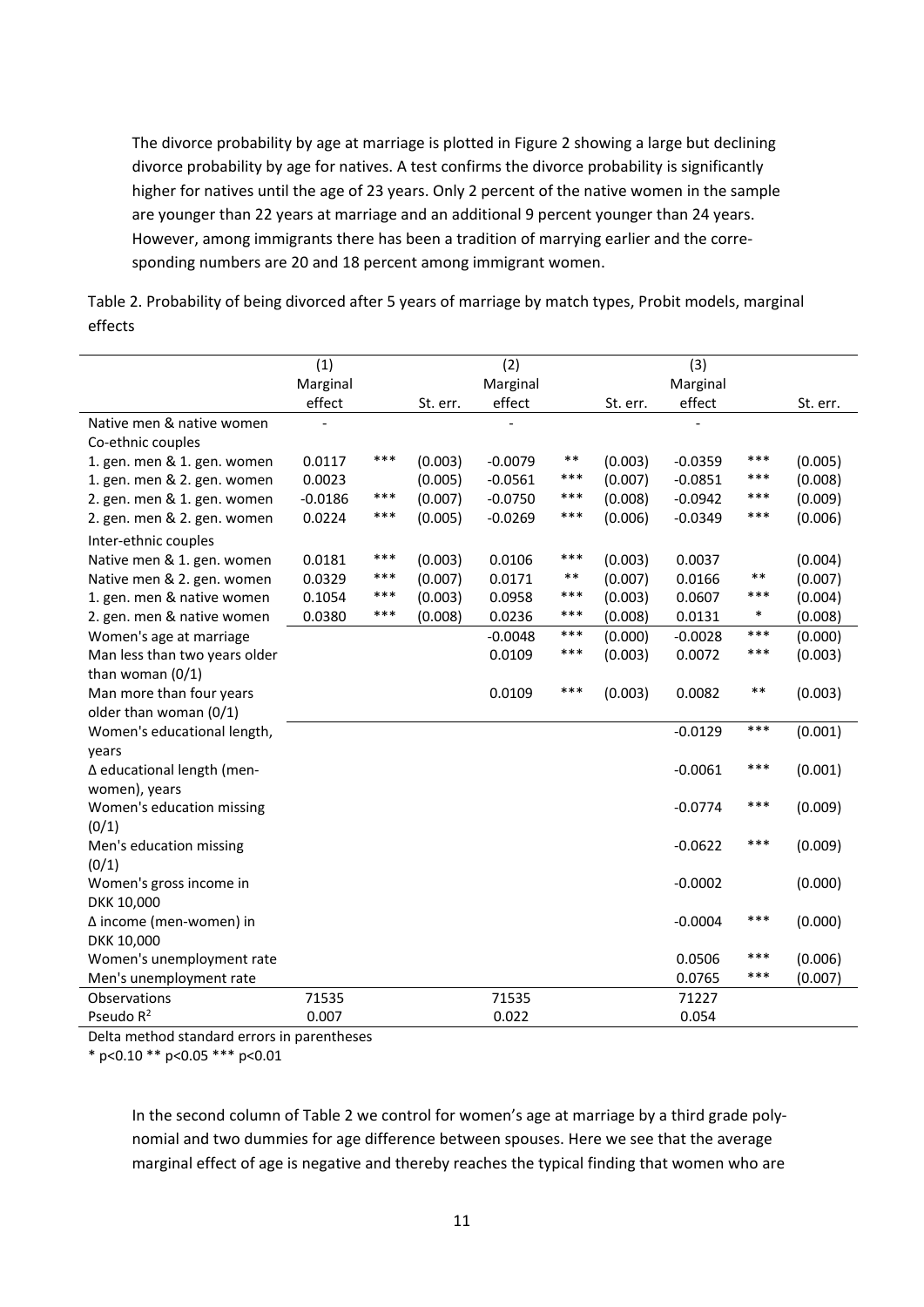older (and more mature) at marriage lower the risk of divorce. We also control for age differ‐ ences between the spouses and find that couples where men are 2–4 years older than their wives have a lower divorce risk. Hence, we still find that the probability of divorce after 5 years is significantly higher for inter-ethnic couples than for couples where both partners are natives. For co-ethnic couples the divorce rate for first-generation men married to firstgeneration women is now significantly less than that of native couples, the divorce rates for second‐generation women married to first‐ or second‐generation men have become lower than native couples' divorce rates, and the divorce rate for second‐generation men married to first-generation women has now become much lower than for native couples, relatively to not controlling for age and spouses' age differentials. The reason is that natives are generally older when they marry and have less age dispersion between spouses than immigrants do, see Table 1. To check for the differences in divorce patterns for young immigrants and natives, we run a test where we exclude native couples where the women were younger than 23 years, see Ap‐ pendix table 4. This does not greatly change for the inter-ethnic couples, only the co-ethnic couples with first‐ and second‐generation spouses have significantly lower estimates than na‐ tive couples.



Figure 2. Divorce rates after 5 years of marriage, immigrant and native women

In column 3 we also include controls for educational background, the spouses' income and un‐ employment rates. The divorce probability lowers with women's educational length and also with men with a longer education. Women with no information on educational attainment have on average the same divorce probability as women with 6 years of schooling. Women's income seems to have a significant negative effect on the divorce probability, and men with higher incomes also lower the probability of divorce, albeit the effect is numerically small.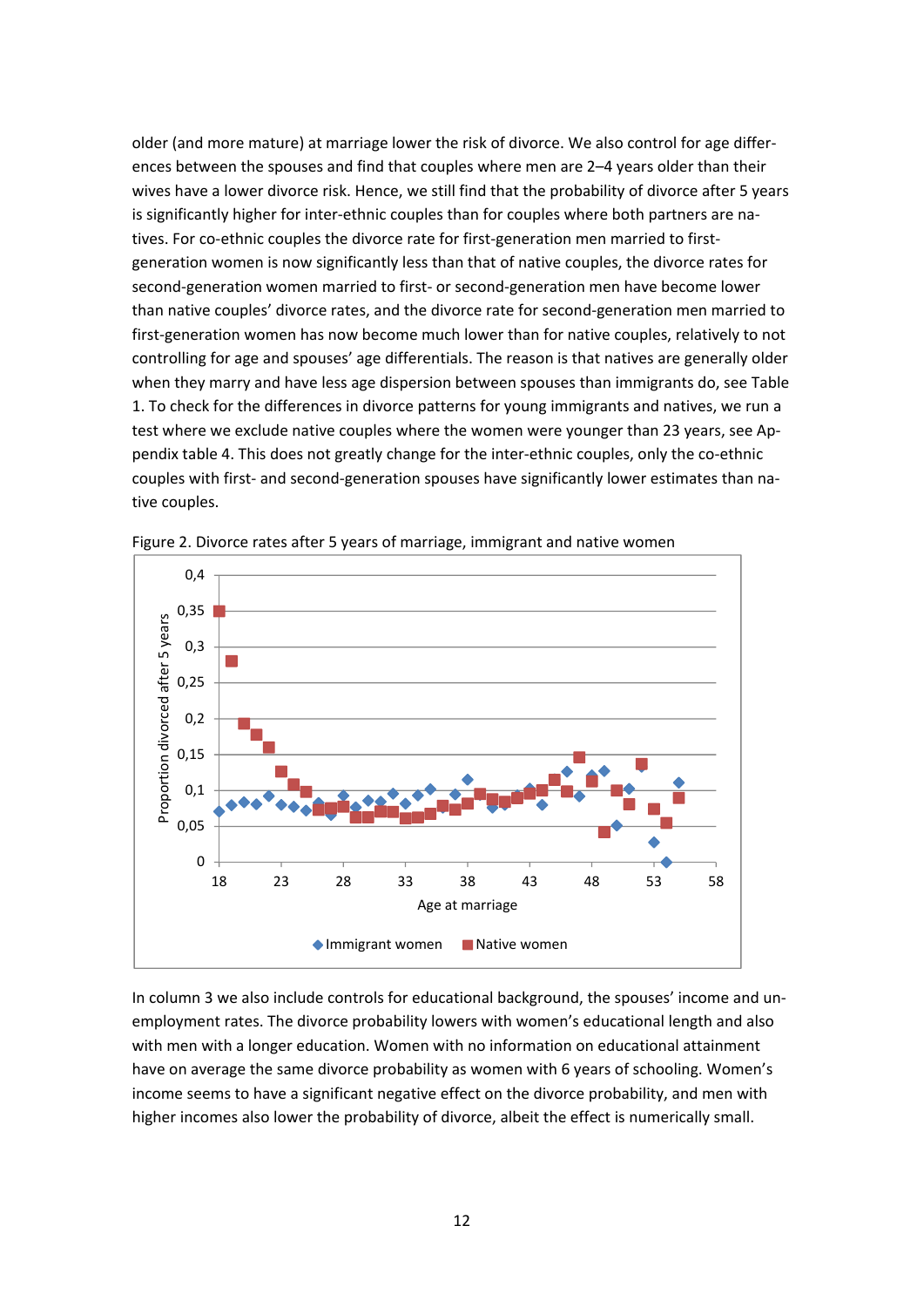As expected from the literature unemployment during the marriage raises the probability of a divorce. If the husband is unemployed, the divorce probability is 7.7 percentage points higher, whereas it is "only" 5.1 higher if the wife becomes unemployed, relatively to not being unemployed. This underlines men's position as breadwinners and also that unemployment can be very stressful. Therefore, as unemployment is greater among immigrants than among natives, it is not surprising that controlling for unemployment lowers the divorce probabilities for coethnic and inter‐ethnic couples compared with native couples. For first‐generation couples the divorce rate is now 3.6 percentage points lower than for native couples, and for second‐ generation couples the probability is almost similar, 3.5 percentage points. Other co‐ethnic couples (mixed first‐ and second‐generation) showed to have even lower divorce probabilities, namely 8.5 percentage points lower for first-generation men married to second-generation women and 9.4 percentage points lower for second-generation men married to firstgeneration women, relatively to native couples' divorce rates. A formal test of these differ‐ ences is found in Appendix Table 2.

Inter-ethnic couples where the husband is a first-generation immigrant and the wife a native are still the most likely to divorce; the probability is 6.1 percentage points higher than for native couples. Moreover, native husbands married to second‐generation immigrant wives are more likely (1.7 percentage points) to be divorced than are natives, which is also the case for couples where the husband is a second‐generation immigrant and the wife is native (1.3 per‐ centage points). For native men married to first‐generation immigrant women the divorce rate is no different from that of native couples. This shows that controlling for demographic and socioeconomic characteristics lowers the divorce probability for inter‐ethnic couples compared with native couples, but the change is in general moderate and most types of inter-ethnic couples still face a higher divorce risk than do native couples.

For co-ethnic couples the changes in estimates from column 1 to 3 are substantial and underline the importance of understanding the different socioeconomic characteristics when study‐ ing the divorce behavior among immigrants and natives. The co-ethnic couples have fewer economic resources and more often experience unemployment, which might be part of the explanation for their divorce behavior. Furthermore, couples with a combination of first- and second-generation immigrants seem to have particularly low divorce probabilities, given their socioeconomic status. This might indicate that second-generation immigrants who find their spouse in the country of origin are more conservative and are therefore less likely to divorce than those married to another second‐generation immigrant or a native.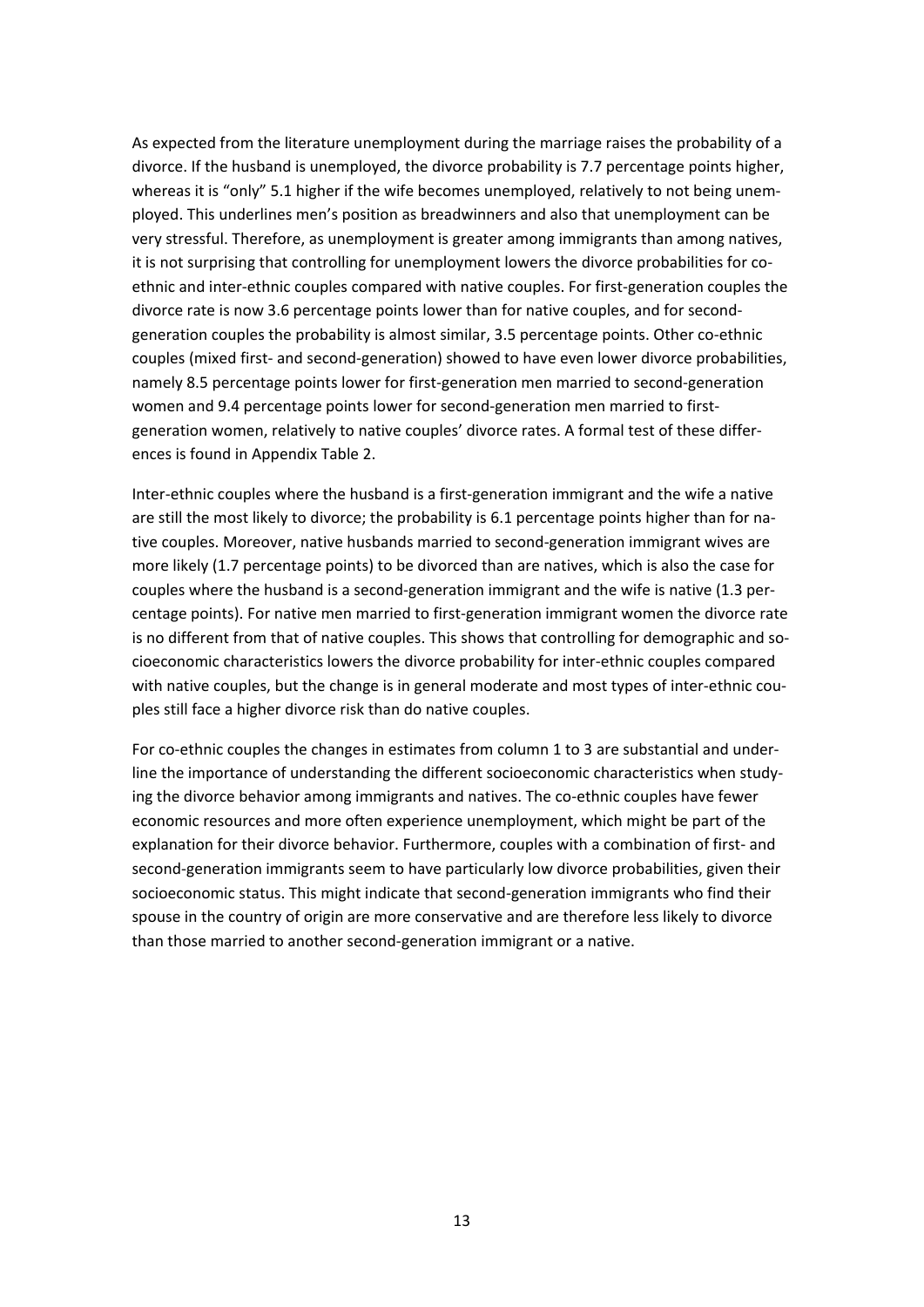#### **7. Conclusion**

In this study we analyze whether some types of ethnic couple divorce more frequently than others and whether their divorce patterns differ from those of natives. Inter‐ethnic marriages are often associated with higher divorce rates, but the existing literature does not specify whether it is the husband or the wife who is the immigrant. We also investigate the differences in divorce patterns for combinations of first- and second-generation immigrants.

We use register data from Statistics Denmark and include all couples of Danish and non‐ Western origin married (first time) within a given year in the period 1990 to 2009. Based on information about country of origin and—for immigrants—age on arrival, we distinguish be‐ tween three types of spouse: persons of native Danish origin, first‐generation non‐Western immigrants, and second‐generation non‐Western immigrants. An immigrant is considered as second-generation if s/he was born in Denmark or was younger than 15 years on arrival.

Based on these three ethnic types of spouse, we identify nine match types depending on the ethnic origin of both husband and wife: native couples, four types of inter-ethnic couple (including a native and an immigrant) and four types of co-ethnic couple (including two immigrants).

We analyze the divorce probability for these different types of couple five years after they were married. Initially, we find that all inter-ethnic and co-ethnic couples between two firstgeneration or two second-generation immigrants are more likely to divorce than native couples. First-generation men married to native women are especially likely to divorce. Controlling for demographic and socioeconomic characteristics for both husband and wife lowers the di‐ vorce probability for inter-ethnic couples compared with native couples. However, the change is moderate and most types of inter‐ethnic couples still face a higher divorce risk than do na‐ tive couples, first‐generation men married to native women in particular.

For co-ethnic couples the changes are substantial and underline the importance of controlling for socioeconomic characteristics when studying the divorce behavior among immigrants and natives. The co‐ethnic couples have fewer economic resources and are more often unem‐ ployed, which might contribute to the explanation for their divorce behavior relatively to that of natives. Hence, after the control all co‐ethnic couples have a lower divorce risk than native couples do, and those with the lowest divorce probability are couples with a first- and secondgeneration immigrant.

In conclusion, the divorce rates of co-ethnic, inter-ethnic and native couples are significantly different from each other even when controlling for age differentials, different educational background and incomes, which indicates that the integration process has a long way to go if the likelihood of divorce should be randomly distributed within the population in Denmark.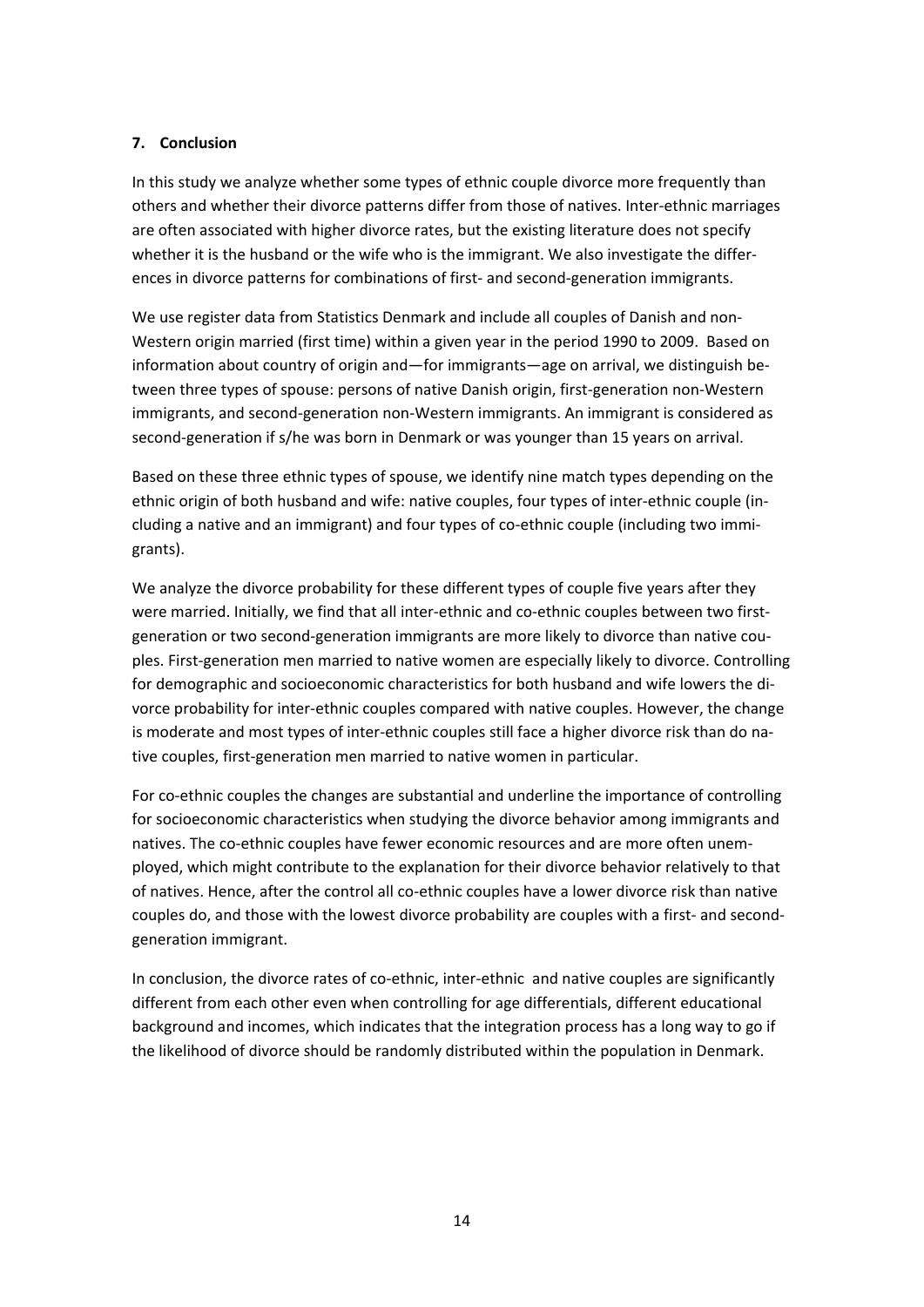#### **References:**

Allan, D. W. 1992. 'Marriage and Divorce: Comments', *American Economic Review*, 82 (3), 679‐ 685.

Andersson, G. Obucina, O. and Scott, K. 2015. 'Marriage and divorce of immigrants and de‐ scendants of immigrants in Sweden'. *Demographic Research*. 33 (2), 31‐64.

Becker, G. S. 1973. 'A Theory of Marriage Part I'. *Journal of Political Economy*, 81 (4), 813‐846.

Becker, G. S. 1974. 'A Theory of Marriage Part II'. *Journal of Political Economy*, 82 (2), 11‐26.

Becker, G. S. 1993. '*A Treatise on the Family, Enlarged Edition'* Harvard University Press, Cam‐ bridge, MA.

Bratter, J. L. and King, R. B., 2008. But will it Last? Martial Instability among Interracial and Same‐Race couples*. Family Relations*. 57, 160‐171.

Browning, M., P‐A. Chiappori and Y. Weiss. 2014. *Economics of the Family.* Cambridge Universi‐ ty Press.

Casper, L. M. and Bianchi, S.M. 2002. *Continuity and change in the American family*. Sage Pub‐ lications. Thousand Oaks, CA.

Celikaksoy, A. E., H. S. Nielsen and M. Verner, 2006. Marriage Migration: Just Another Case of Positive Assortative Matching?, *Review of Economics of the Household*, 4, 272‐293.

Curtis, K.T. and Ellison, C.G., 2002. Religious Heterogamy and Marital Conflict. *Journal of Family Issues*. 23/4. 551‐576.

Eechhaut, M.C.W., Lievens, J. and Van de Putte, B. 2011. Partner Selection and Divorce in Eth‐ nic Minorities: Distinguishing Between Two Types of Ethnic Homogamous Marriages*. Interna‐ tional Migration Review.* 45/2, 269‐296.

Feng, Z., Boyle, P., van Ham, M. and Raab, G.M., 2012. Are Mixed‐Ethnic Unions More Likely to Dissolve Than Co‐Ethnic Unions? New Evidence from Britain. *European Journal of Population*. Doi 10.1007/s10680‐012.9259‐0.

Friedberg, Leora. 1998. 'Did Unilateral Divorce Raise Divorce Rates? Evidence From Panel Da‐ ta', *American Economic Review* 88(3), 608‐627.

Frimmel, Wolfgang, Martin Halla and Rudolf Winter‐Ebmer. 2013. *Journal of the Royal Statisti‐ cal Society: Series A,* 176 (4), 907‐929.

Furtado, D., Marcén, M. and Sevilla‐Sanz, A., 2011. Does Cultured Affect Divorce Decisions? Ev‐ idence from European Immigrants in the US. IZA DP No. 5960. [*Demography.* 2013. 50(3), 1013‐1038]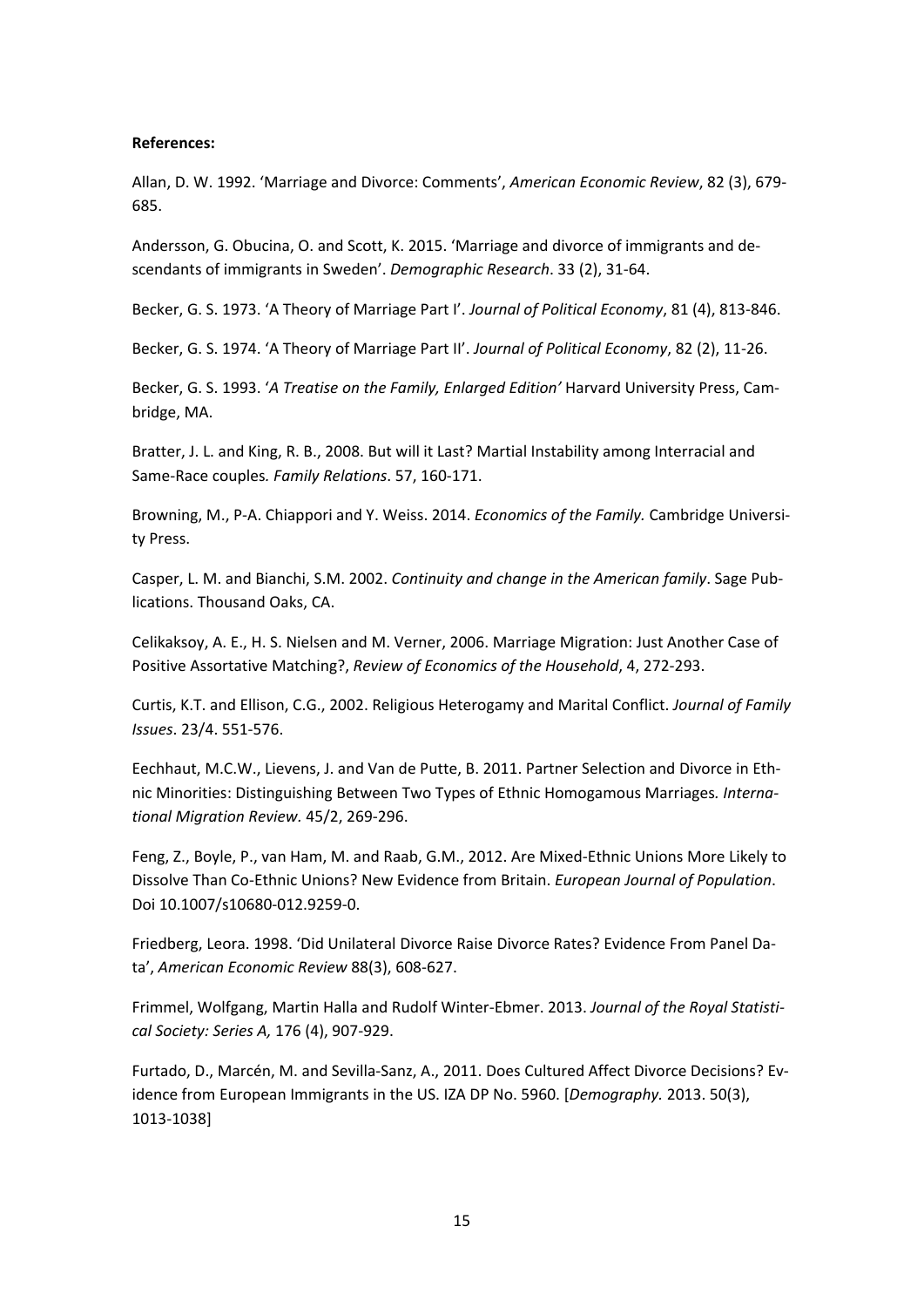Jorgensen, S.R. and Klein, D.M., 1979. Sociocultural Heterogamy, Dissensus, and Conflict in Marriage. *Pacific Sociological Review*. 22/1, 51‐75.

Kalmijn, M., de Graaf, P.M. and Janssen, J.P.G., 2005. Intermarriage and the Risk of Divorce in the Netherlands: The Effects of Differences in Religion and in Nationality, 1974‐1994. *Popula‐ tion Studies*. 59/1, 71‐85.

Meng, X. and Gregory, G.R. 2005 'Intermarriage and the Economic Assimilation of Immigrants'. *Journal of Labor Economics,* 23 (1), 135‐174.

Peters, H. E. 1986. Marriage and divorce: Informational Constraints and Private Contracting, *American Economic Review,* 76, 437‐454.

Portes, A. and Böröcz, J., 1989. Contemporary Immigration: Theoretical Perspectives on its De‐ terminants and Modes of Incorporation. *International Migration Review*. 23/3, 606‐630.

Ruggles, S. 1997. The rise of divorce and separation in the United States, 1880‐1990. *Demo‐ graphy* 34, 455‐466.

Schultz‐Nielsen, M. L. & Bonke, J. 2013. *Integration blandt ikke‐vestlige indvandrere. Arbejde, familie, netværk og forbrug.* (Integration among non‐Western immigrants. Work, family, net‐ work and consumption). English summary. Rockwool Foundation Research Unit. University of Sourthern Denmark.

Schultz‐Nielsen, M. L. 2010. Chapter 3 'Marriage and Education among immigrants' in *Essays in Migration and Fertility, Ph.D‐dissertation 2010:1.* Aarhus School of Business.

Statistics Denmark. 2010. *Indvandrere I Danmark 2010* (Immigrants in Denmark 2010).

Statistics Denmark. 2013a. *Indvandrere I Danmark 2013* (Immigrants in Denmark 2013).

Statistics Denmark. 2013b. *Statistisk Tiårsoversigt 2013* (Statistical ten‐year review 2013).

Svarer, M. and M. Verner. 2008. Do Children Stabilize Relationships in Denmark? *Journal of Population Economics*, 21/2, 395‐417.

Tzeng, M. S., 1992. The Effects of Socioeconomic Heterogamy and Changes on Marital Dissolu‐ tion for First Marriage. *Journal of Marriage and the Family*. 54/3. 609‐619.

UNDP. 2013. *Human Development Report 2013 – The Rise of the South: Human Progress in a Diverse World.*

United States Census Bureau. 2011. *Number, Timing, and Duration of Marriages and Divorces: 2009*.

Wolfers, J. 2006. 'Did Unilateral Divorce Raise Divorce Rates? A Reconciliation and New Re‐ sults', *American Economic Review* 96(5), 1802‐1820.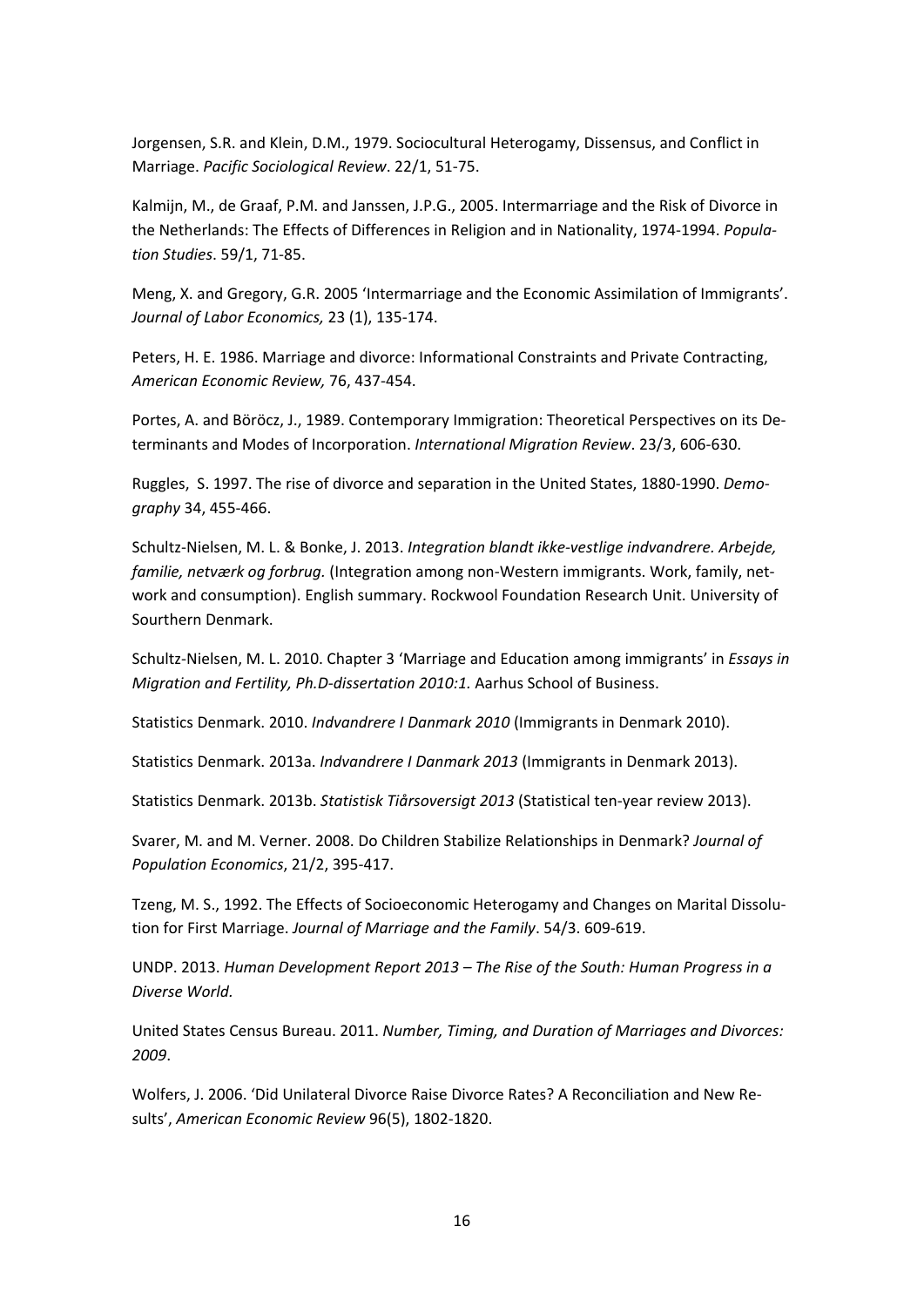Yi, C. C. and Chien, W. Y., 2006. Does Conjugal Disparity Affect Marital Relations? *Current Soci‐ ology*. 54/2, 229‐255.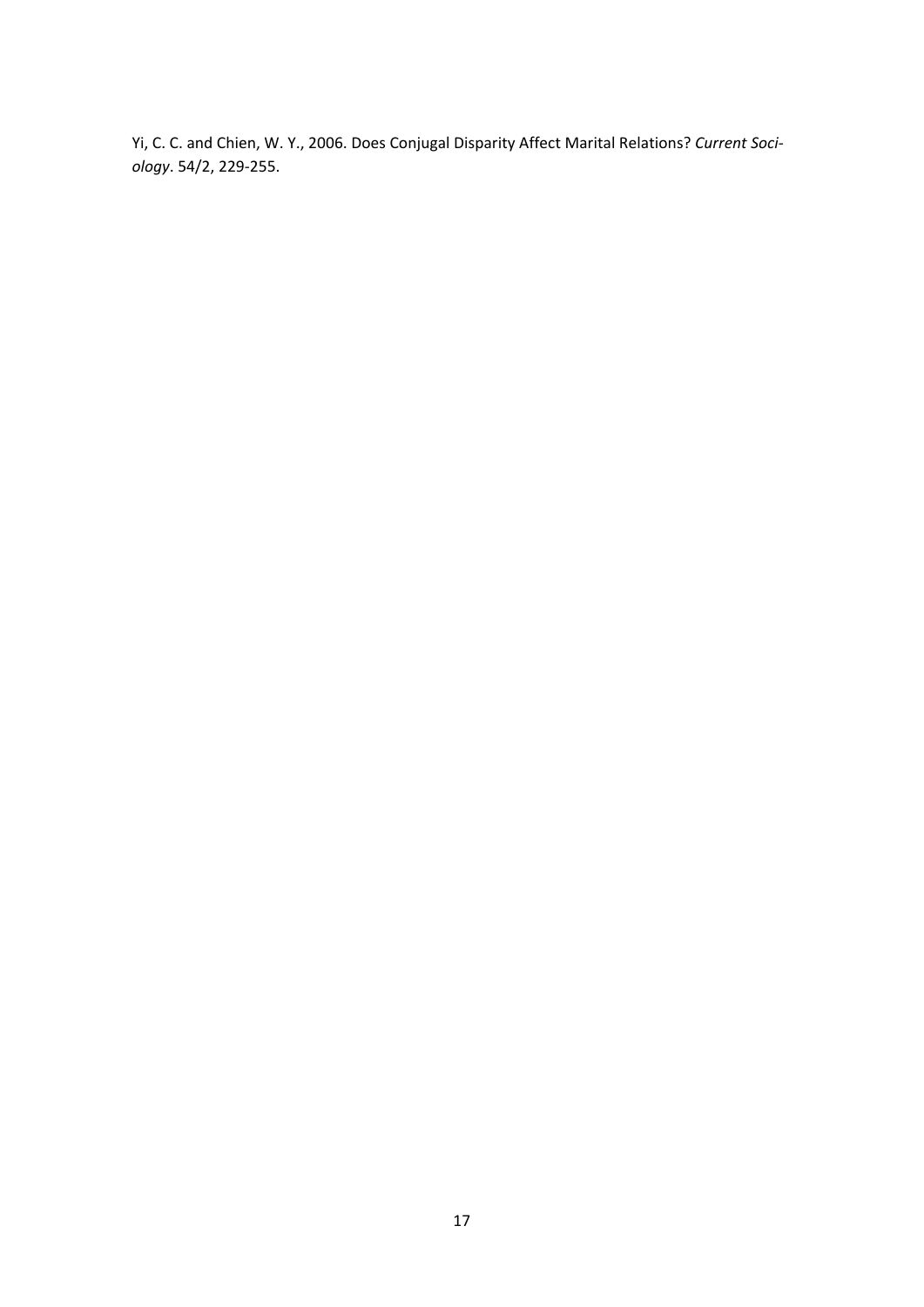|                                      | (1)       |       |          | (2)       |       |          | (3)       |        |          |
|--------------------------------------|-----------|-------|----------|-----------|-------|----------|-----------|--------|----------|
|                                      | Estimate  |       | St. err. | Estimate  |       | St. err. | Estimate  |        | St. err. |
| Native men & native women            |           |       |          |           |       |          |           |        |          |
| Co-ethnic couples                    |           |       |          |           |       |          |           |        |          |
| 1. gen. men & 1. gen. women          | 0.0867    | $***$ | (0.022)  | $-0.0598$ | $***$ | (0.025)  | $-0.2798$ | ***    | (0.038)  |
| 1. gen. men & 2. gen. women          | 0.0169    |       | (0.039)  | $-0.4224$ | ***   | (0.050)  | $-0.6634$ | ***    | (0.058)  |
| 2. gen. men & 1. gen. women          | $-0.1380$ | ***   | (0.052)  | $-0.5648$ | ***   | (0.062)  | $-0.7347$ | ***    | (0.070)  |
| 2. gen. men & 2. gen. women          | 0.1664    | ***   | (0.039)  | $-0.2026$ | ***   | (0.046)  | $-0.2720$ | ***    | (0.047)  |
| Inter-ethnic couples                 |           |       |          |           |       |          |           |        |          |
| Native men & 1. gen. women           | 0.1344    | ***   | (0.022)  | 0.0799    | ***   | (0.023)  | 0.0286    |        | (0.034)  |
| Native men & 2. gen. women           | 0.2444    | $***$ | (0.053)  | 0.1289    | $***$ | (0.054)  | 0.1293    | $***$  | (0.056)  |
| 1. gen. men & native women           | 0.7828    | $***$ | (0.021)  | 0.7215    | ***   | (0.023)  | 0.4730    | ***    | (0.033)  |
| 2. gen. men & native women           | 0.2819    | ***   | (0.058)  | 0.1777    | ***   | (0.059)  | 0.1019    | $\ast$ | (0.061)  |
| Women's age at marriage              |           |       |          | $-0.3921$ | ***   | (0.051)  | $-0.2033$ | ***    | (0.048)  |
| Women's age at marriage <sup>2</sup> |           |       |          | 0.0098    | ***   | (0.002)  | 0.0052    | ***    | (0.001)  |
| Women's age at marriage <sup>3</sup> |           |       |          | $-0.0001$ | ***   | (0.000)  | $-0.0000$ | ***    | (0.000)  |
| Man less than two years              |           |       |          | 0.0822    | ***   | (0.021)  | 0.0561    | ***    | (0.022)  |
| older than woman (0/1)               |           |       |          |           |       |          |           |        |          |
| Man more than two years              |           |       |          | 0.0824    | ***   | (0.025)  | 0.0642    | $***$  | (0.025)  |
| older than woman (0/1)               |           |       |          |           |       |          |           |        |          |
| Women's educational length,          |           |       |          |           |       |          | $-0.1003$ | ***    | (0.005)  |
| years                                |           |       |          |           |       |          |           |        |          |
| ∆ educational length (men-           |           |       |          |           |       |          | $-0.0479$ | ***    | (0.004)  |
| women), years                        |           |       |          |           |       |          |           |        |          |
| Women's education missing            |           |       |          |           |       |          | $-0.6035$ | $***$  | (0.072)  |
| (0/1)                                |           |       |          |           |       |          |           |        |          |
| Men's education missing              |           |       |          |           |       |          | $-0.4852$ | $***$  | (0.070)  |
| (0/1)                                |           |       |          |           |       |          |           |        |          |
| Women's gross income in              |           |       |          |           |       |          | $-0.0019$ |        | (0.001)  |
| DKK 10,000                           |           |       |          |           |       |          |           |        |          |
| ∆ income (men-women) in              |           |       |          |           |       |          | $-0.0035$ | ***    | (0.001)  |
| DKK 10,000                           |           |       |          |           |       |          |           |        |          |
| Women's unemployment                 |           |       |          |           |       |          | 0.3948    | ***    | (0.049)  |
| rate                                 |           |       |          |           |       |          |           |        |          |
| Men's unemployment rate              |           |       |          |           |       |          | 0.5966    | ***    | (0.054)  |
| Constant                             | $-1.4906$ | $***$ | (0.009)  | 3.4812    | ***   | (0.552)  | 2.3875    | $***$  | (0.514)  |
| Observations                         | 71535     |       |          | 71535     |       |          | 71227     |        |          |
| Pseudo $R^2$                         | 0.007     |       |          | 0.022     |       |          | 0.054     |        |          |

Appendix Table 1. Probability of being divorced after 5 years of marriage by match type, Probit model.

Robust standard errors in parentheses

 $*$  p<.10,  $*$  p <.05,  $*$  p <.01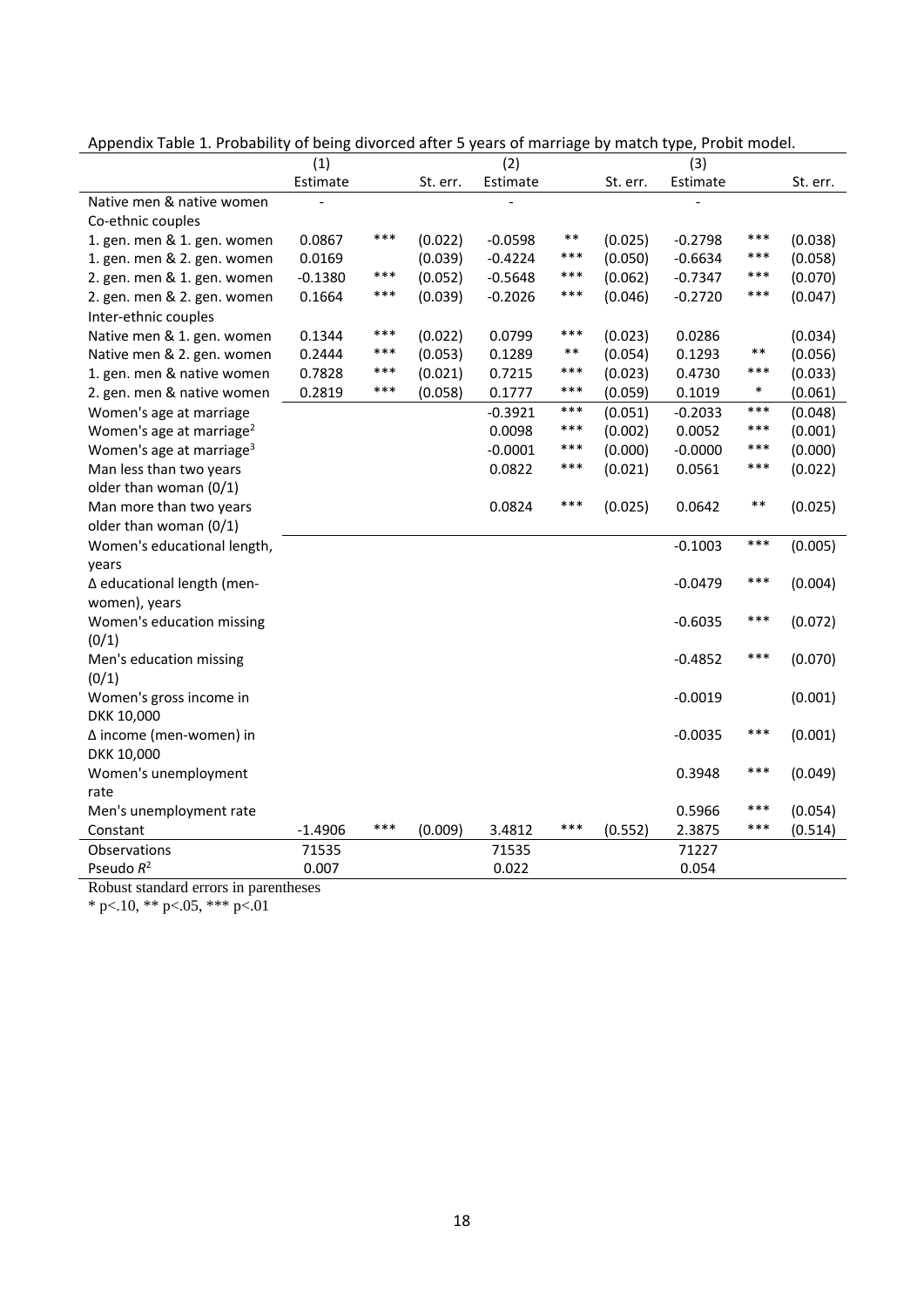Appendix Table 2. Difference in probability of divorce, p‐values

|               | Models, Appendix Table 1 |        |        |  |  |  |  |  |
|---------------|--------------------------|--------|--------|--|--|--|--|--|
| Type of man   |                          |        |        |  |  |  |  |  |
|               | (1)                      | (2)    | (3)    |  |  |  |  |  |
| Danish        | 0.0492                   | 0.3893 | 0.1091 |  |  |  |  |  |
| 1. generation | 0.1030                   | 0.0000 | 0.0000 |  |  |  |  |  |
| 2. generation | 0.0000                   | 0.0000 | 0.0000 |  |  |  |  |  |

Note: For the regressions shown in Appendix Table 1 it is tested whether there is a difference in probability of divorce for the same type of man married to a first- or second-generation woman. H<sub>0</sub>: there is no difference.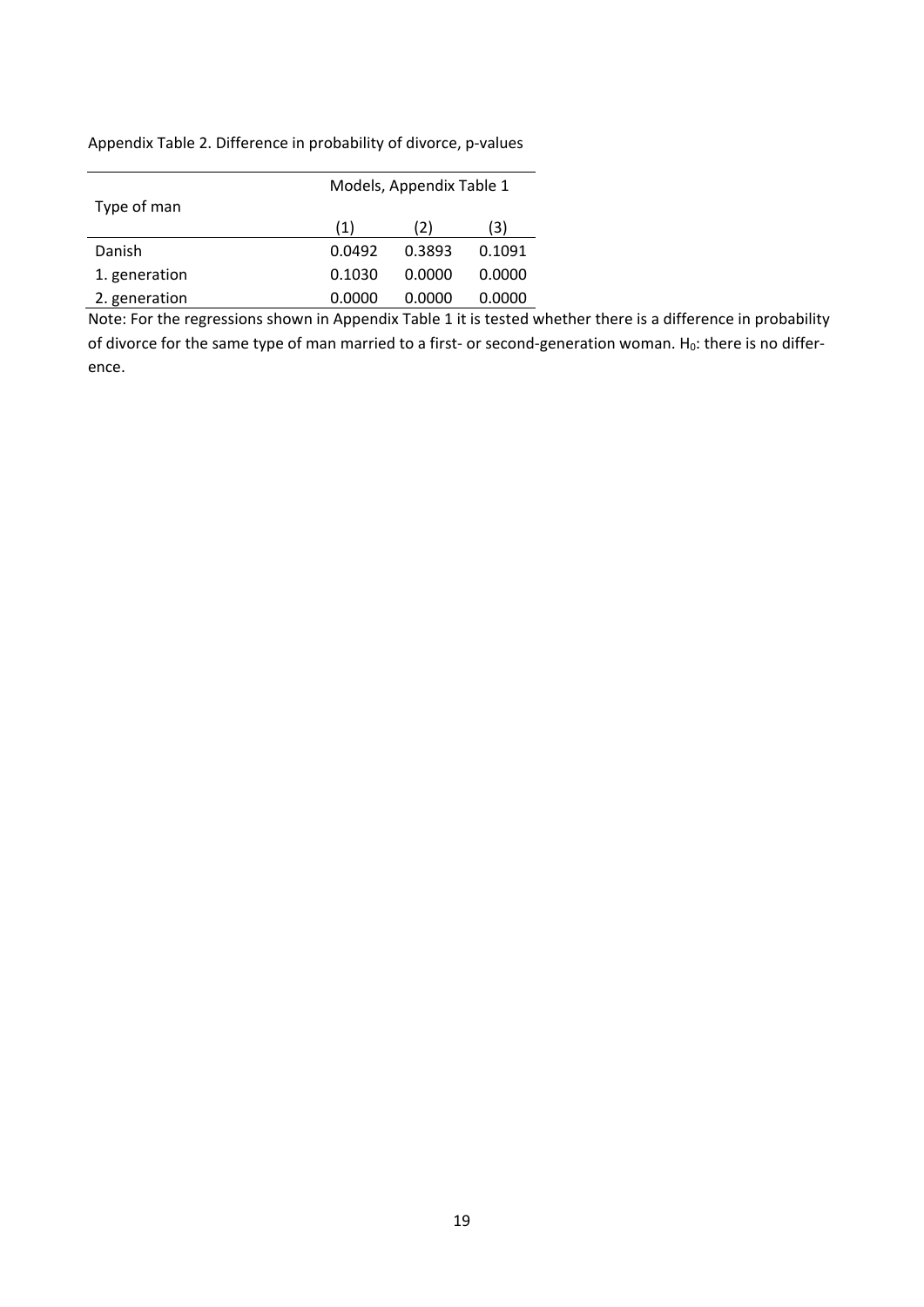Appendix Table 3. Robustness check: Probability of being divorced, marginal effects. From countries with more than 200 couples including a second-generation immigrant.<sup>1</sup>

|                               | (1)                |       |          | (2)                |       |          | (3)                |       |          |
|-------------------------------|--------------------|-------|----------|--------------------|-------|----------|--------------------|-------|----------|
|                               | Marginal<br>effect |       | St. err. | Marginal<br>effect |       | St. err. | Marginal<br>effect |       | St. err. |
| Native men & native women     |                    |       |          |                    |       |          |                    |       |          |
| Co-ethnic couples             |                    |       |          |                    |       |          |                    |       |          |
| 1. gen. men & 1. gen. women   | 0.0089             | $***$ | (0.004)  | $-0.0145$          | $***$ | (0.004)  | $-0.0430$          | ***   | (0.006)  |
| 1. gen. men & 2. gen. women   | $-0.0033$          |       | (0.006)  | $-0.0641$          | $***$ | (0.007)  | $-0.0928$          | ***   | (0.008)  |
| 2. gen. men & 1. gen. women   | $-0.0275$          | ***   | (0.008)  | $-0.0889$          | $***$ | (0.009)  | $-0.1098$          | ***   | (0.010)  |
| 2. gen. men & 2. gen. women   | 0.0224             | ***   | (0.005)  | $-0.0288$          | $***$ | (0.006)  | $-0.0366$          | ***   | (0.006)  |
| Inter-ethnic couples          |                    |       |          |                    |       |          |                    |       |          |
| Native men & 1. gen. women    | 0.0181             | $***$ | (0.003)  | 0.0102             | $***$ | (0.003)  | 0.0018             |       | (0.005)  |
| Native men & 2. gen. women    | 0.0328             | ***   | (0.007)  | 0.0165             | $***$ | (0.007)  | 0.0161             | $***$ | (0.007)  |
| 1. gen. men & native women    | 0.1052             | ***   | (0.003)  | 0.0953             | ***   | (0.003)  | 0.0608             | ***   | (0.004)  |
| 2. gen. men & native women    | 0.0379             | ***   | (0.008)  | 0.0231             | ***   | (0.008)  | 0.0127             |       | (0.008)  |
| Controls I                    |                    |       |          |                    |       |          |                    |       |          |
| Women's age at marriage       |                    |       |          | $-0.0049$          | ***   | (0.000)  | $-0.0029$          | ***   | (0.000)  |
| Man less than two years older |                    |       |          | 0.0106             | ***   | (0.003)  | 0.0069             | **    | (0.003)  |
| than woman $(0/1)$            |                    |       |          |                    |       |          |                    |       |          |
| Man more than two years       |                    |       |          | 0.0114             | $***$ | (0.003)  | 0.0085             | ***   | (0.003)  |
| older than woman (0/1)        |                    |       |          |                    |       |          |                    |       |          |
| Controls II                   |                    |       |          |                    |       |          |                    |       |          |
| Women's educational length,   |                    |       |          |                    |       |          | $-0.0130$          | ***   | (0.001)  |
| years                         |                    |       |          |                    |       |          |                    |       |          |
| ∆ educational length (men-    |                    |       |          |                    |       |          | $-0.0062$          | ***   | (0.001)  |
| women), years                 |                    |       |          |                    |       |          |                    |       |          |
| Women's education missing     |                    |       |          |                    |       |          | $-0.0745$          | ***   | (0.010)  |
| (0/1)                         |                    |       |          |                    |       |          |                    |       |          |
| Men's education missing       |                    |       |          |                    |       |          | $-0.0633$          | ***   | (0.010)  |
| (0/1)                         |                    |       |          |                    |       |          |                    |       |          |
| Women's gross income in       |                    |       |          |                    |       |          | $-0.0002$          |       | (0.000)  |
| DKK 10,000                    |                    |       |          |                    |       |          |                    |       |          |
| ∆ income (men-women) in       |                    |       |          |                    |       |          | $-0.0004$          | ***   | (0.000)  |
| DKK 10,000                    |                    |       |          |                    |       |          |                    |       |          |
| Women's unemployment rate     |                    |       |          |                    |       |          | 0.0510             | ***   | (0.006)  |
| Men's unemployment rate       |                    |       |          |                    |       |          | 0.0781             | ***   | (0.007)  |
| Observations                  | 67712              |       |          | 67712              |       |          | 67439              |       |          |
| Pseudo R <sup>2</sup>         | 0.007              |       |          | 0.023              |       |          | 0.055              |       |          |

Delta method standard errors in parentheses

 $*$  p<.10,  $*$  p <.05,  $*$  p <.01

<sup>1</sup>These countries include: Turkey, Pakistan, Vietnam, Yugoslavia, Lebanon, Morocco, Bosnia-Hercegovina, Iran, Iraq and Macedonia.